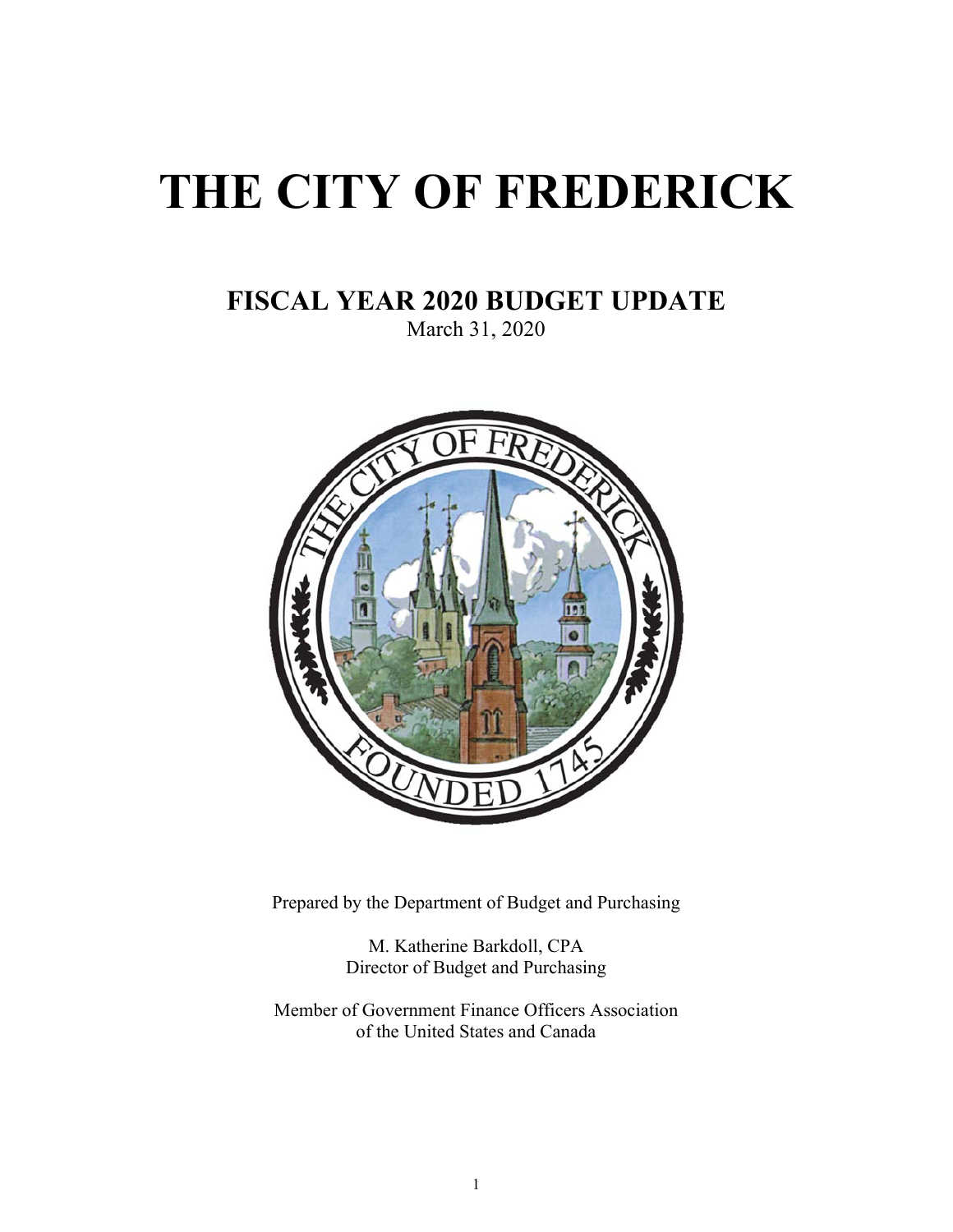$\equiv$ 

|                                                                         | 1              |
|-------------------------------------------------------------------------|----------------|
|                                                                         | $\overline{2}$ |
|                                                                         | $3-5$          |
|                                                                         | 6              |
| Schedule A Summary Schedule of Revenues and Expenditures                | 6              |
|                                                                         | $7-9$          |
| Schedule C Summary of Department Expenditures Within Each Fund          | $10-12$        |
|                                                                         | $13 - 16$      |
|                                                                         | 17             |
|                                                                         | 18-19          |
| Schedule G Summary of Full-Time Equivalent Positions by Functional Area | $20 - 22$      |
| Schedule H Reconciliation of FY 2020 General Fund                       |                |
|                                                                         | $23 - 24$      |
| Schedule I Reconciliation of FY 2019 General Fund                       |                |
|                                                                         | $25 - 26$      |
|                                                                         |                |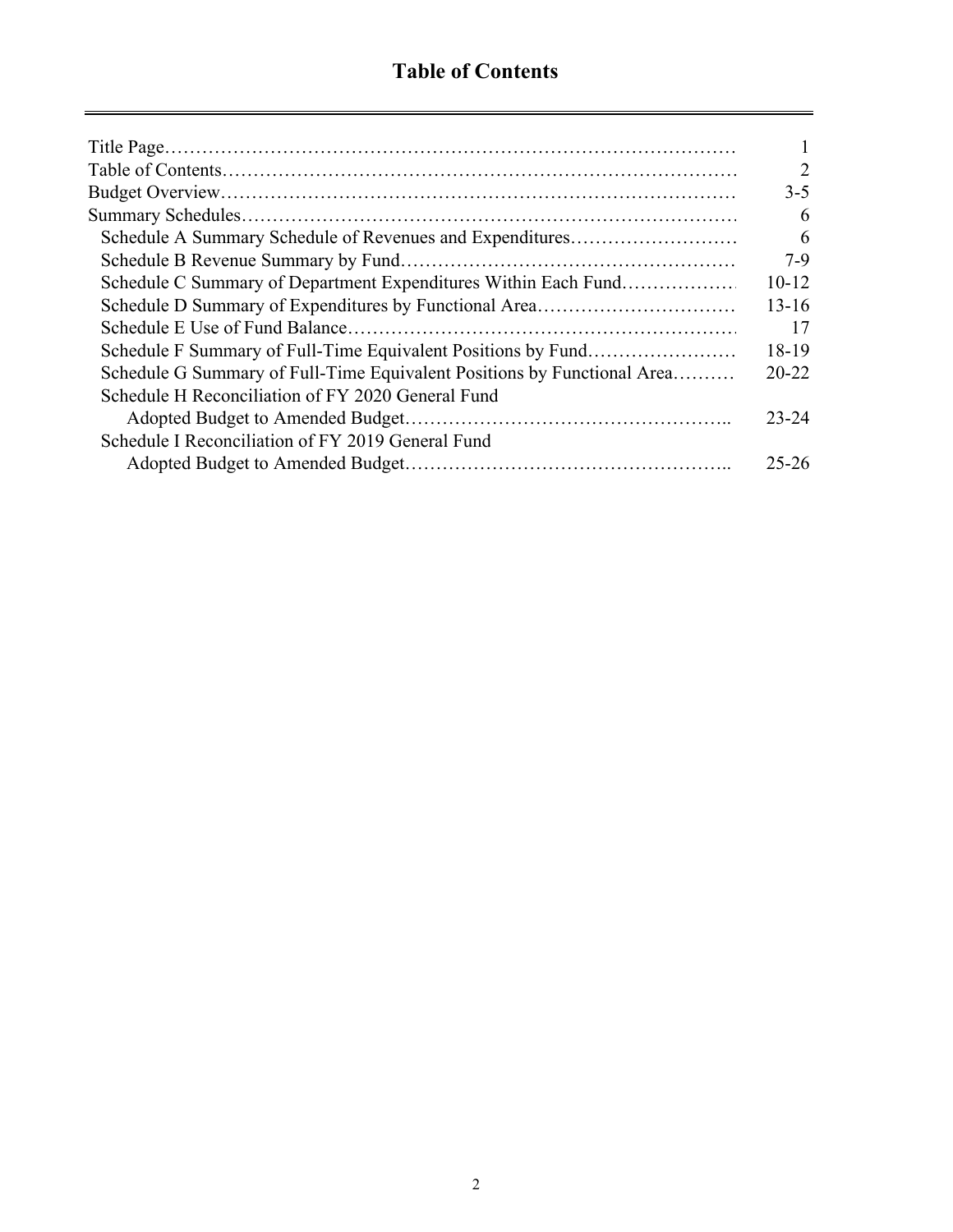## **All Funds Summary**

The City began Fiscal Year 2020 with an adopted budget of \$171,193,827. Encumbrances as of June 30, 2019, totaling \$3,550,214, were rolled forward and are included in the FY 2020 amended budget. The following table summarizes the revenues and expenditures for the City's FY 2020 amended budget as of March 31, 2020:

|                                            |                           | Governmental<br><b>Funds</b> |          | <b>Enterprise</b><br><b>Funds</b> | <b>Special</b><br>Revenue<br><b>Funds</b> | Capital<br><b>Improvements</b><br>Program | <b>Total</b><br><b>Budget</b> |
|--------------------------------------------|---------------------------|------------------------------|----------|-----------------------------------|-------------------------------------------|-------------------------------------------|-------------------------------|
| <b>Revenues</b>                            |                           |                              |          |                                   |                                           |                                           |                               |
| Taxes                                      | \$                        | 70,282,769                   | \$       |                                   | \$                                        | \$                                        | \$<br>70,282,769              |
| Licenses and Permits                       |                           | 2,487,745                    |          | 499,230                           |                                           |                                           | 2,986,975                     |
| Intergovernmental                          |                           | 10,158,076                   |          | 324,490                           | 1,615,456                                 | 6,102,919                                 | 18,200,941                    |
| Charges for Services                       |                           | 3,220,115                    |          | 37,726,711                        |                                           |                                           | 40,946,826                    |
| Fines and Forfeitures                      |                           | 1,215,253                    |          | 776,164                           | 11,293                                    |                                           | 2,002,710                     |
| Miscellaneous                              |                           | 2,076,017                    |          | 485,537                           | 71,191                                    | 820,500                                   | 3,453,245                     |
| Other Financing Sources                    |                           | 8,500                        |          | 5,718,246                         | $\blacksquare$                            | 8,270,000                                 | 13,996,746                    |
| <b>Total Revenues</b>                      | $\mathbf S$               | 89,448,475                   | <b>S</b> | 45,530,378                        | \$<br>1,697,940                           | \$15,193,419                              | \$151,870,212                 |
| <b>Transfers In</b>                        |                           | 2,735,479                    |          | 1,912,364                         | 72,203                                    | 8,295,255                                 | 13,015,301                    |
| <b>Transfers Out</b>                       |                           | (7,591,658)                  |          | (5,393,643)                       | (30,000)                                  |                                           | (13,015,301)                  |
| <b>Use of Fund Balance</b>                 |                           | 16,902,289                   |          | 2,980,553                         |                                           |                                           | 19,882,842                    |
| <b>PY Encumbrances</b>                     |                           | 2,336,762                    |          | 1,203,309                         | 10,143                                    |                                           | 3,550,214                     |
| <b>Total Financial Resources</b>           | $\boldsymbol{\mathsf{S}}$ | 103,831,347                  | \$       | 46,232,961                        | \$<br>1,750,286                           | \$23,488,674                              | \$175,303,268                 |
| <b>Expenditures</b>                        |                           |                              |          |                                   |                                           |                                           |                               |
| General Government                         | \$                        | 9,526,275                    | \$       | 497,122                           | \$                                        | 1,550,000<br>S.                           | 11,573,397<br>\$.             |
| Frederick Police Department                |                           | 33,817,273                   |          |                                   | 11,293                                    | 2,500,000                                 | 36,328,566                    |
| Planning and Community                     |                           |                              |          |                                   |                                           |                                           |                               |
| Development                                |                           | 1,856,722                    |          |                                   | 284,875                                   |                                           | 2,141,597                     |
| Engineering, Permits, and                  |                           |                              |          |                                   |                                           |                                           |                               |
| Inspections                                |                           | 4,599,284                    |          | 397,301                           |                                           |                                           | 4,996,585                     |
| Public Works - Operations                  |                           | 17,813,413                   |          | 22,470,999                        |                                           | 12,639,252                                | 52,923,664                    |
| Parks and Recreation                       |                           | 6,856,260                    |          | 1,340,730                         |                                           | 200,000                                   | 8,396,990                     |
| Economic Development                       |                           | 2,954,862                    |          | 3,856,595                         |                                           | 6,599,422                                 | 13,410,879                    |
| Frederick Community Action<br>Agency       |                           | 6,868,092                    |          | 60,577                            | 1,454,118                                 |                                           | 8,382,787                     |
|                                            |                           |                              |          |                                   |                                           |                                           |                               |
| Miscellaneous Cost Centers<br>Debt Service |                           | 331,078<br>8,188,601         |          | 17,161,600                        |                                           |                                           | 331,078<br>25,350,201         |
| Contingency                                |                           | 96,388                       |          | 405,846                           |                                           |                                           | 502,234                       |
| Fund Balance (Reserves)                    |                           | 10,923,099                   |          | 42,191                            |                                           |                                           | 10,965,290                    |
| <b>Total Expenditures</b>                  | \$                        | 103,831,347                  | \$       | 46,232,961                        | \$<br>1,750,286                           | \$23,488,674                              | \$175,303,268                 |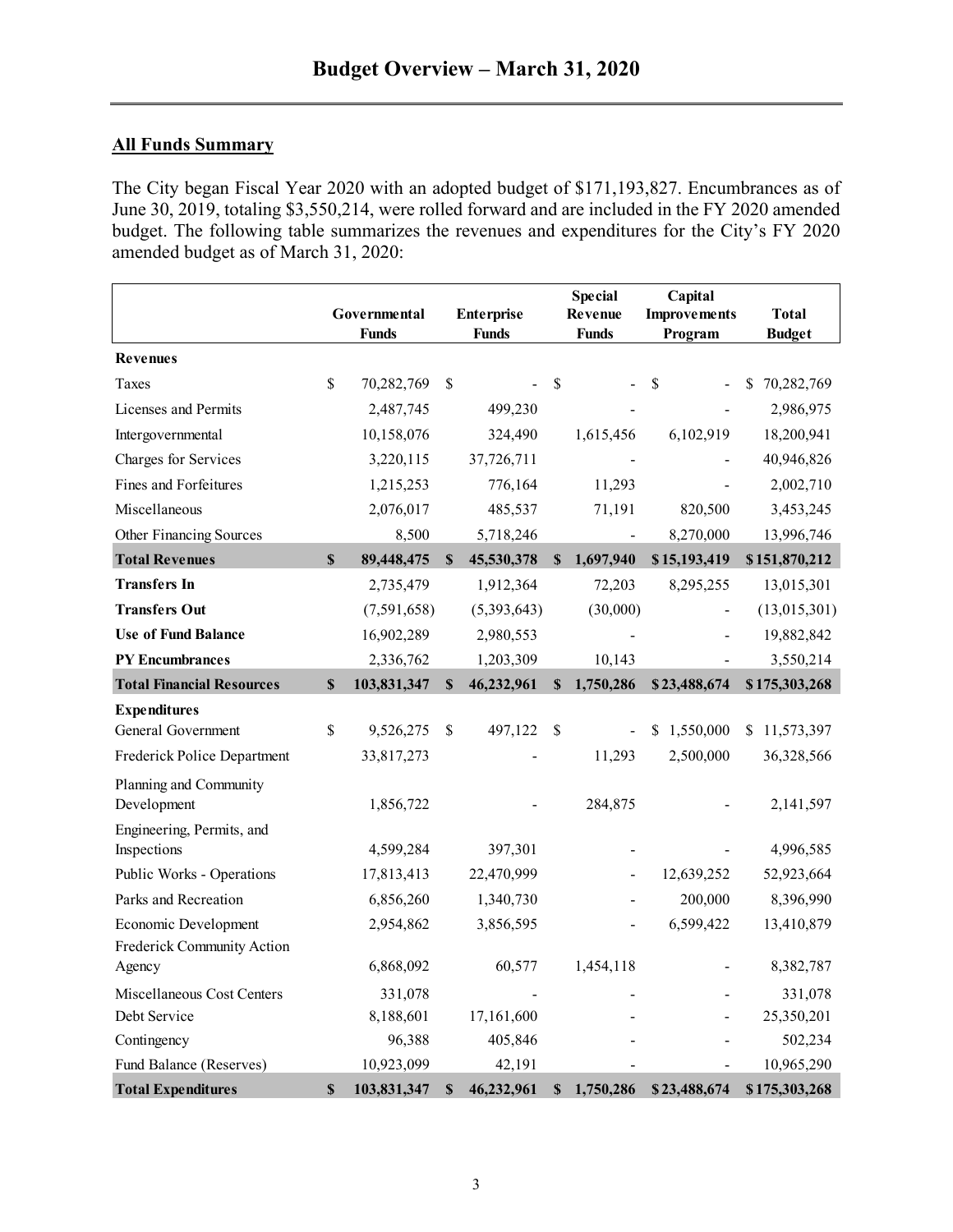At the end of the third quarter, the City realized 73.08% of total budgeted revenues and 61.89% of total budgeted expenditures. Salary and benefit costs are 70.92% and 89.78% of budget, respectively, which is consistent with the prior year.

While the financial effects of the COVID-19 State of Emergency can't be quantified at this time, potential impacts for each fund are detailed below.

## **General Fund**

In the General Fund, the City realized 88.67% of total budgeted revenues and 95.12% of budgeted tax revenues through the third quarter. The majority of real property taxes are recognized in the beginning of the year with amounts totaling 99.29% of the budgeted amount. Personal income taxes are received throughout the year with more significant payments received in the third and fourth quarters.

The City expects a significant loss in revenue in the fourth quarter for recreation fees, certain taxes, and highway user revenues. Currently, recreation programs are not being offered and that could be the case for the rest of the fiscal year. A large portion of the admissions and amusement tax is related to ticket sales by the Frederick Keys, whose season is currently suspended. Highway user revenue is formula-based and determined by the sale of gasoline and motor vehicle registrations. The current State of Emergency has required Marylanders to quarantine in their homes, reducing the amount of gasoline sold, thus reducing the amount of revenue available for distribution.

General Fund expenditures are within expectations based on the explanations given above.

## **Weinberg Center for the Arts**

Revenues for the Weinberg Center are 62.03% of the total budgeted amount. Programming at the Weinberg is currently suspended. The City anticipates a deficit of approximately \$50,000 at year end and is working closely with the Weinberg Board of Directors to identify funding to offset this loss.

## **City Housing**

The City Housing Fund has been established for the purpose of capturing activity related to fees paid by developers in lieu of constructing moderately priced dwelling units. The fees are used to support the development and operation of affordable housing initiatives. As of March 31, 2020, the fund has spent \$5,947.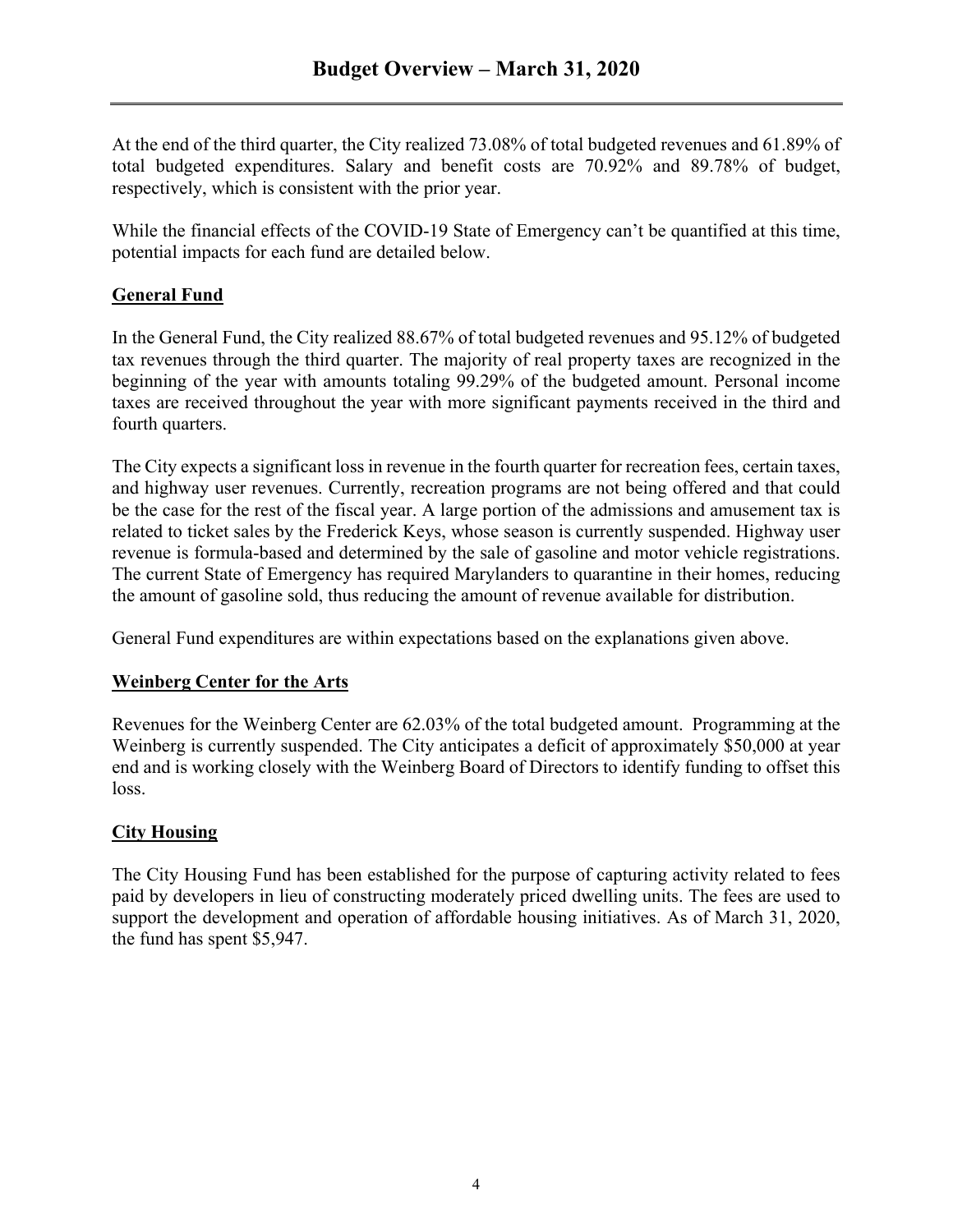## **Water and Sewer Fund**

Overall, the Water and Sewer Fund is performing within budget. Charges for services are 52.33% of the total budgeted amount compared to 57.86% in the prior year. User fees are accrued based on service periods. Expenditures appear reasonable and are within expectations.

Payments for utility billings have been extended to 30 days past the end of the State of Emergency. While, the City does not expect to experience a revenue loss for water and sewer services, we anticipate cash receipts to be delayed.

## **Parking Fund**

Parking Fund revenues and expenditures are consistent with budgeted amounts and are within expectations. During the State of Emergency, the City expects to realize minimal parking revenues.

## **Stormwater Fund**

Similar to the Water and Sewer Fund, charges for stormwater management fees are accrued based on service periods. Expenditures appear reasonable and within expectations.

Payments for utility billings have been extended to 30 days past the end of the State of Emergency. While, the City does not expect to experience a revenue loss for stormwater services, we anticipate cash receipts to be delayed.

## **Airport Fund**

The Airport revenues and expenditures are consistent with budgeted amounts and are within expectations. The City does not anticipate a material effect on the Airport due to the COVID-19 pandemic.

## **Clustered Spires Golf Course**

Clustered Spires Golf Course is a seasonal operation with most revenues and expenditures occurring in the spring and summer months. Expenditures appear reasonable and within expectations. The golf course is currently closed. The City does not anticipate realizing any additional revenue through the end of the fiscal year.

## **Other Funds**

The Community Development Fund, Community Health Center, Rental Operations Fund, and the Controlled Dangerous Substance Fund are performing within expectations through the third quarter. The City does not anticipate a material effect on these funds due to the COVID-19 pandemic.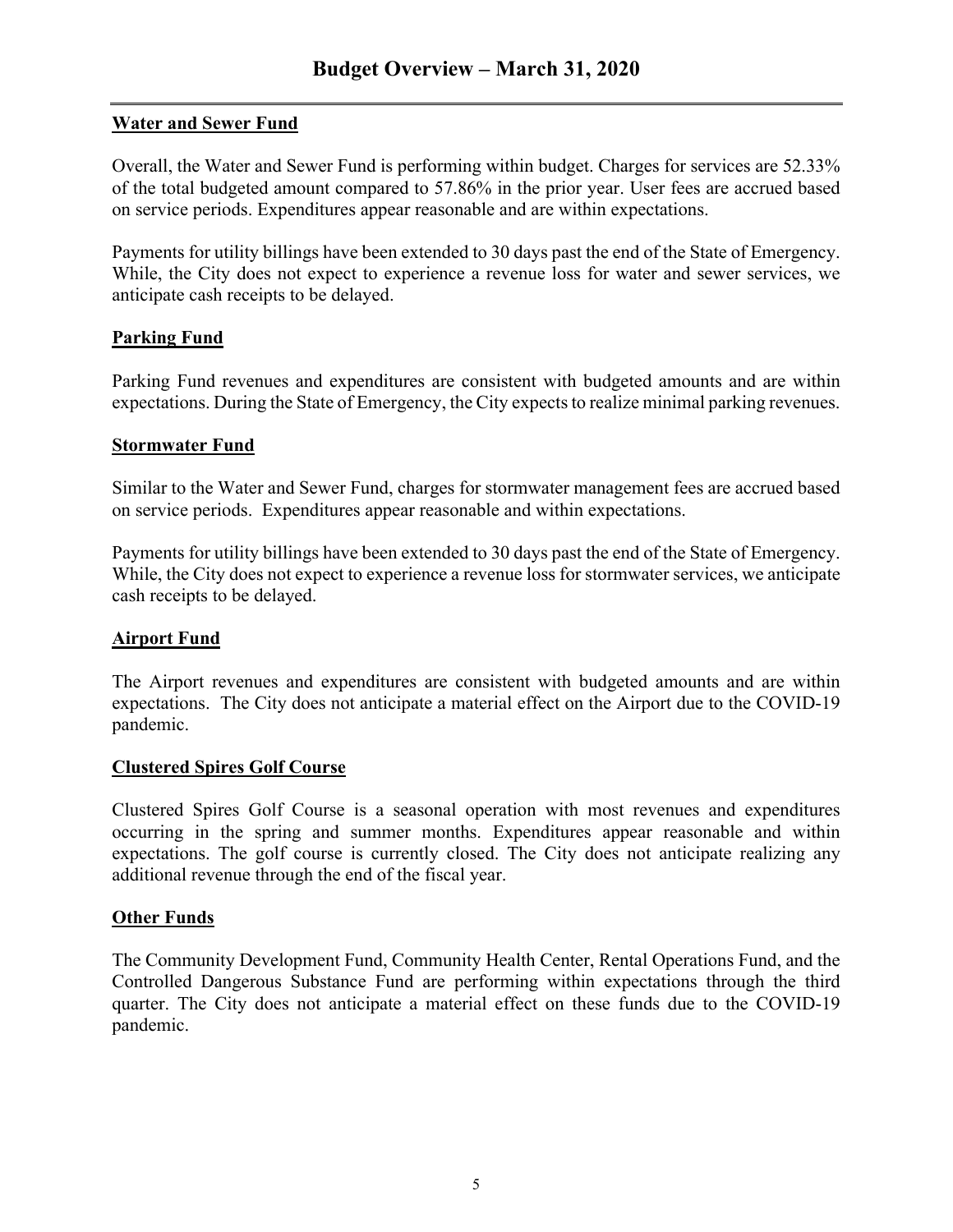|                              |                   |    | <b>Revenues</b> |               |   |               |   |                |               |
|------------------------------|-------------------|----|-----------------|---------------|---|---------------|---|----------------|---------------|
|                              | 3/31/2020         |    | <b>FY 2020</b>  | $%$ of        |   | 3/31/2019     |   | <b>FY 2019</b> | $%$ of        |
| Fund                         | Actual            |    | Amended         | <b>Budget</b> |   | Actual        |   | <b>Amended</b> | <b>Budget</b> |
| General Fund                 | \$<br>77,624,923  | S. | 87,546,719      | 88.67%        | S | 74,411,391    | S | 82,342,834     | 90.37%        |
| Weinberg Center for the Arts | 1,179,678         |    | 1,901,756       | 62.03%        |   | 1,161,374     |   | 1,891,657      | 61.39%        |
| City Housing Fund            | 5,947             |    |                 | N/A           |   | 180,786       |   |                | N/A           |
| Community Health Center      | 662,581           |    | 1,372,868       | 48.26%        |   | 635,916       |   | 1,078,218      | 58.98%        |
| Water & Sewer                | 18,200,569        |    | 34,778,890      | 52.33%        |   | 19,299,185    |   | 33, 357, 608   | 57.86%        |
| Parking                      | 4,398,119         |    | 6,098,265       | 72.12%        |   | 4,500,863     |   | 5,922,256      | 76.00%        |
| Stormwater                   | 1,352,167         |    | 2,167,595       | 62.38%        |   | 1,320,049     |   | 2,010,000      | 65.67%        |
| Airport                      | 725,752           |    | 977,804         | 74.22%        |   | 748,598       |   | 1,028,554      | 72.78%        |
| Golf Course                  | 807,095           |    | 1,464,900       | 55.10%        |   | 658,678       |   | 1,415,000      | 46.55%        |
| <b>Rental Operations</b>     | 29.941            |    | 42,924          | 69.75%        |   | 33,871        |   | 42,132         | 80.39%        |
| <b>Community Development</b> | 227,388           |    | 313,779         | 72.47%        |   | 244,393       |   | 313,000        | 78.08%        |
| <b>CDS</b>                   | 153,151           |    | 11,293          | 1356.16%      |   | 36,667        |   | 21,908         | 167.37%       |
| Capital Improvements Program | 5,616,745         |    | 15, 193, 419    | 36.97%        |   | 19,424,479    |   | 10,494,647     | 185.09%       |
| <b>Total Revenues</b>        | \$<br>110,984,056 |    | \$151,870,212   | 73.08%        |   | \$122,656,250 |   | \$139,917,814  | 87.66%        |

#### **Schedule A Summary Schedule of Revenues and Expenditures as of March 31, 2020**

|                              |    |             | <b>Expenditures</b> |               |                            |                 |               |
|------------------------------|----|-------------|---------------------|---------------|----------------------------|-----------------|---------------|
|                              |    | 3/31/2020   | <b>FY 2020</b>      | $%$ of        | 3/31/2019                  | <b>FY 2019</b>  | $%$ of        |
| Fund                         |    | Actual      | <b>Amended</b>      | <b>Budget</b> | Actual                     | Amended         | <b>Budget</b> |
| General Fund                 | \$ | 66,323,366  | \$101,672,254       | 65.23%        | 61,720,536<br><sup>S</sup> | 94,706,383<br>S | 65.17%        |
| Weinberg Center for the Arts |    | 1,270,943   | 2,103,093           | 60.43%        | 1,228,408                  | 2,056,056       | 59.75%        |
| City Housing Fund            |    | 12,500      | 56,000              | 22.32%        | 11,573                     | 80,000          | 14.47%        |
| Community Health Center      |    | 859,896     | 1,454,118           | 59.14%        | 693,916                    | 1,152,094.00    | 60.23%        |
| Water & Sewer                |    | 16,537,579  | 34, 339, 835        | 48.16%        | 15,839,711                 | 31,379,030      | 50.48%        |
| Parking                      |    | 1,863,990   | 5,281,924           | 35.29%        | 1,805,264                  | 5,041,240       | 35.81%        |
| Stormwater                   |    | 1,263,495   | 2,109,895           | 59.88%        | 980,157                    | 1,725,256       | 56.81%        |
| Airport                      |    | 502,782     | 2,926,760           | 17.18%        | 493,154                    | 1,978,756       | 24.92%        |
| Golf Course                  |    | 939,872     | 1,513,970           | 62.08%        | 860.841                    | 1,422,280       | 60.53%        |
| <b>Rental Operations</b>     |    | 41,337      | 60,577              | 68.24%        | 23,414                     | 42,132          | 55.57%        |
| <b>Community Development</b> |    | 191,609     | 284,875             | 67.26%        | 144,425                    | 283,000         | 51.03%        |
| <b>CDS</b>                   |    | 5,788       | 11,293              | 51.25%        | 118,312                    | 121,908         | 97.05%        |
| Capital Improvements Program |    | 18,678,195  | 23,488,674          | 79.52%        | 16,493,508                 | 22,721,665      | 72.59%        |
| <b>Total Expenditures</b>    | S  | 108,491,352 | \$175,303,268       | 61.89%        | \$100,413,219              | \$162,709,800   | 61.71%        |

| <b>Expenditures by Type</b>        |    |                          |   |                |               |  |                          |          |                |               |  |  |  |
|------------------------------------|----|--------------------------|---|----------------|---------------|--|--------------------------|----------|----------------|---------------|--|--|--|
|                                    |    | 3/31/2020                |   | <b>FY 2020</b> | $%$ of        |  | 3/31/2019                |          | <b>FY 2019</b> | $%$ of        |  |  |  |
|                                    |    | Actual                   |   | Amended        | <b>Budget</b> |  | Actual                   |          | Amended        | <b>Budget</b> |  |  |  |
| Salaries                           | \$ | 29,788,245               | S | 41,999,848     |               |  | 26,804,776               | <b>S</b> | 39,655,565     | 67.59%        |  |  |  |
| Benefits                           |    | 27, 377, 136             |   | 30,492,674     | 89.78%        |  | 26,732,568               |          | 30,118,801     | 88.76%        |  |  |  |
| Supplies                           |    | 8,573,999                |   | 15,652,159     | 54.78%        |  | 8,588,466                |          | 14, 137, 024   | 60.75%        |  |  |  |
| <b>Other Professional Services</b> |    | 12,924,258               |   | 26,810,385     | 48.21%        |  | 12,781,194               |          | 23,873,998     | 53.54%        |  |  |  |
| Capital                            |    | 18,983,665               |   | 23,717,096     | 80.04%        |  | 15,583,332               |          | 22,745,486     | 68.51%        |  |  |  |
| Debt Service                       |    | 10,844,049               |   | 25,163,582     | 43.09%        |  | 9,922,883                |          | 21,804,417     | 45.51%        |  |  |  |
| Contingency                        |    |                          |   | 502,234        | $0.00\%$      |  | $\overline{\phantom{a}}$ |          | 306,023        | $0.00\%$      |  |  |  |
| Fund Balance (Reserves)            |    | $\overline{\phantom{a}}$ |   | 10,965,290     | $0.00\%$      |  | $\blacksquare$           |          | 10,068,486     | $0.00\%$      |  |  |  |
| <b>Total Expenditures</b>          |    | 108,491,352              |   | \$175,303,268  | 61.89%        |  | \$100,413,219            |          | \$162,709,800  | 61.71%        |  |  |  |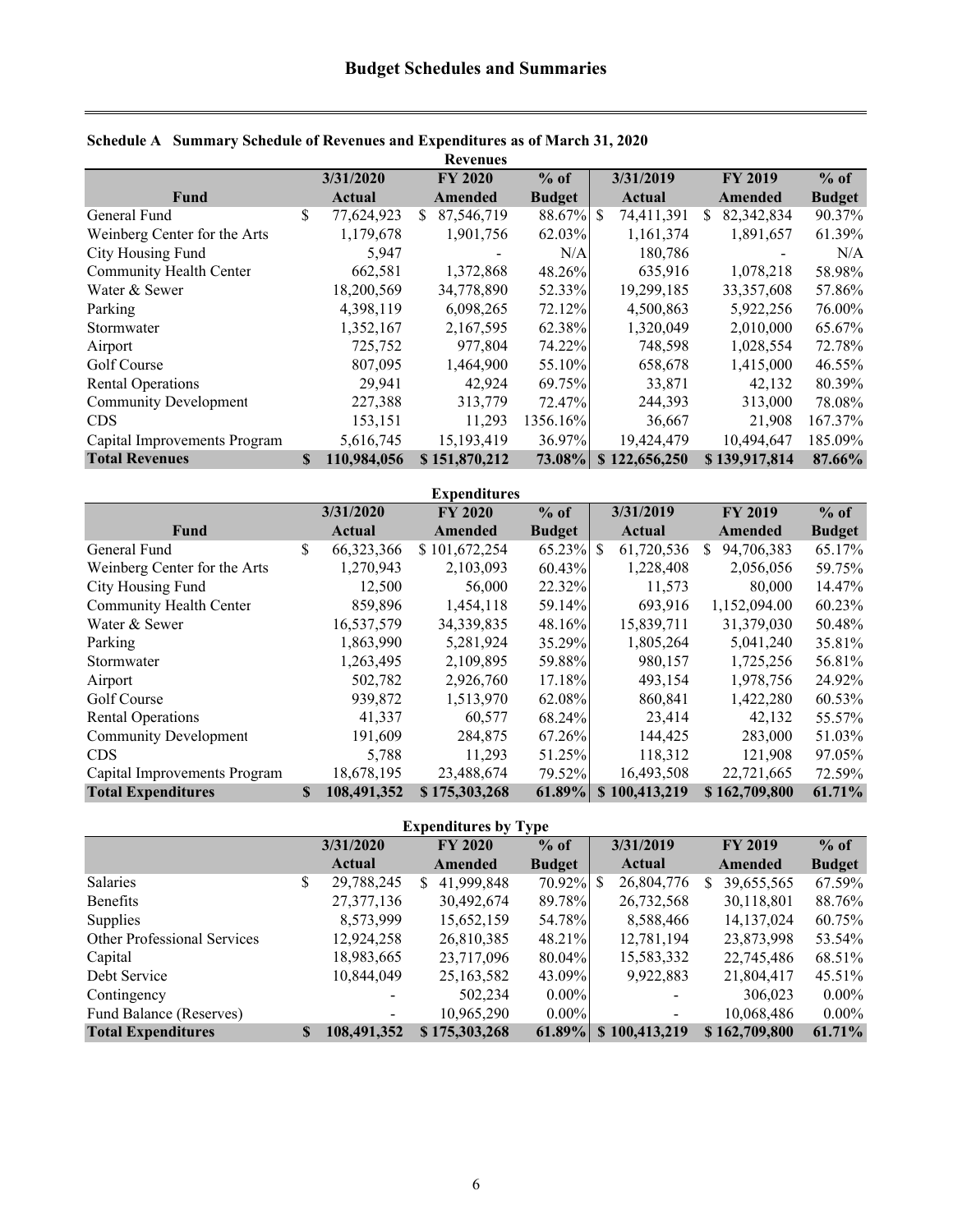|                                           |              | 3/31/2020     |              | $%$ of<br><b>FY 2020</b> |               |               | 3/31/2019  |               | <b>FY 2019</b> | $%$ of        |
|-------------------------------------------|--------------|---------------|--------------|--------------------------|---------------|---------------|------------|---------------|----------------|---------------|
| <b>Fund</b>                               |              | <b>Actual</b> |              | <b>Amended</b>           | <b>Budget</b> |               | Actual     |               | Amended        | <b>Budget</b> |
| <b>General Fund</b>                       |              |               |              |                          |               |               |            |               |                |               |
| Taxes                                     |              |               |              |                          |               |               |            |               |                |               |
| <b>Real Property</b>                      | S.           | 58,144,370    | \$           | 58,562,987               | 99.29%        | <sup>\$</sup> | 55,972,281 | <sup>\$</sup> | 55,881,767     | 100.16%       |
| <b>Business Property</b>                  |              | 1,997,569     |              | 1,877,480                | 106.40%       |               | 1,900,200  |               | 2,283,788      | 83.20%        |
| Personal Income Taxes                     |              | 6,340,109     |              | 9,386,027                | 67.55%        |               | 5,477,539  |               | 8,693,264      | 63.01%        |
| Admissions and Amusements                 |              | 240,025       |              | 340,000                  | 70.60%        |               | 232,437    |               | 340,000        | 68.36%        |
| Other                                     |              | 130,747       |              | 116,275                  | 112.45%       |               | 106,210    |               | 116,275        | 91.34%        |
| Licenses and Permits                      |              |               |              |                          |               |               |            |               |                |               |
| <b>Building Permits and Inspections</b>   |              | 1,150,345     |              | 1,337,745                | 85.99%        |               | 1,070,223  |               | 1,195,645      | 89.51%        |
| Cable Television                          |              | 552,771       |              | 1,150,000                | 48.07%        |               | 562,900    |               | 1,225,000      | 45.95%        |
| Intergovernmental                         |              |               |              |                          |               |               |            |               |                |               |
| <b>State</b>                              |              | 3,200,876     |              | 5,323,580                | 60.13%        |               | 3,683,998  |               | 5,183,902      | 71.07%        |
| Federal                                   |              | 1,136,196     |              | 4,290,226                | 26.48%        |               | 921,353    |               | 3,082,180      | 29.89%        |
| Other                                     |              | 280,500       |              | 395,270                  | 70.96%        |               | 222,725    |               | 248,945        | 89.47%        |
| Charges for Services                      |              |               |              |                          |               |               |            |               |                |               |
| <b>Recreation Fees</b>                    |              | 385,212       |              | 703,929                  | 54.72%        |               | 475,381    |               | 695,631        | 68.34%        |
| Inspection, Review, and Filing Fees       |              | 780,665       |              | 842,000                  | 92.72%        |               | 425,751    |               | 842,000        | 50.56%        |
| Other                                     |              | 252,350       |              | 444,930                  | 56.72%        |               | 218,895    |               | 213,130        | 102.70%       |
| Fines and Forfeitures                     |              |               |              |                          |               |               |            |               |                |               |
| <b>Automated Enforcement</b>              |              | 1,451,370     |              | 1,203,453                | 120.60%       |               | 1,040,799  |               | 1,250,000      | 83.26%        |
| Municipal Infractions                     |              | 7,840         |              | 11,800                   | 66.44%        |               | 5,995      |               | 11,800         | 50.81%        |
| Miscellaneous                             |              |               |              |                          |               |               |            |               |                |               |
| Rents                                     |              | 398,033       |              | 619,118                  | 64.29%        |               | 432,410    |               | 622,713        | 69.44%        |
| <b>Interest Earnings</b>                  |              | 878,193       |              | 752,700                  | 116.67%       |               | 704,331    |               | 182,700        | 385.51%       |
| Other                                     |              | 266,361       |              | 180,699                  | 147.41%       |               | 717,482    |               | 265,594        | 270.14%       |
| Other Financing Sources                   |              |               |              |                          |               |               |            |               |                |               |
| Other                                     |              | 31,391        |              | 8,500                    | 369.31%       |               | 240,481    |               | 8,500          | 2829.19%      |
| <b>Total General Fund</b>                 | $\mathbf{s}$ | 77,624,923    | $\mathbf S$  | 87,546,719               | 88.67%        | $\mathbf S$   | 74,411,391 | $\mathbf{s}$  | 82,342,834     | 90.37%        |
| <b>Weinberg Center for the Arts</b>       |              |               |              |                          |               |               |            |               |                |               |
| Intergovernmental                         | \$           | 119,181       | \$           | 149,000                  | 79.99%        | $\mathbf S$   | 131,382    | -S            | 147,000        | 89.38%        |
| Charges for Services                      |              | 981,533       |              | 1,229,256                | 79.85%        |               | 890,458    |               | 1,179,732      | 75.48%        |
| Miscellaneous                             |              | 78,964        |              | 523,500                  | 15.08%        |               | 139,534    |               | 564,925        | 24.70%        |
| <b>Total Weinberg Center for the Arts</b> | $\mathbf S$  | 1,179,678     | $\mathbf S$  | 1,901,756                | 62.03%        | $\mathbf{s}$  | 1,161,374  | $\mathbf S$   | 1,891,657      | 61.39%        |
| <b>City Housing Fund</b>                  |              |               |              |                          |               |               |            |               |                |               |
| Miscellaneous                             | \$           | 5,947         | \$           |                          | N/A           | $\mathbb{S}$  | 180,786    | \$            |                | N/A           |
| <b>Total City Housing Fund</b>            | \$           | 5,947         | $\mathbf{s}$ | ÷.                       | N/A           | $\mathbf S$   | 180,786    | $\mathbf{s}$  | $\overline{a}$ | N/A           |
| <b>Community Health Center</b>            |              |               |              |                          |               |               |            |               |                |               |
| Intergovernmental                         | \$           | 571,587       | \$           | 1,326,677                | 43.08%        | $\mathbf S$   | 549,194    | S             | 1,014,700      | 54.12%        |
| Miscellaneous                             |              | 90,994        |              | 46,191                   | 197.00%       |               | 86,722     |               | 63,518         | 136.53%       |
| <b>Total Community Health Center</b>      | \$           | 662,581       | $\mathbf S$  | 1,372,868                | $48.26\%$ \$  |               | 635,916    | $\mathbf S$   | 1,078,218      | 58.98%        |

#### **Schedule B Revenue Summary by Fund as of March 31, 2020**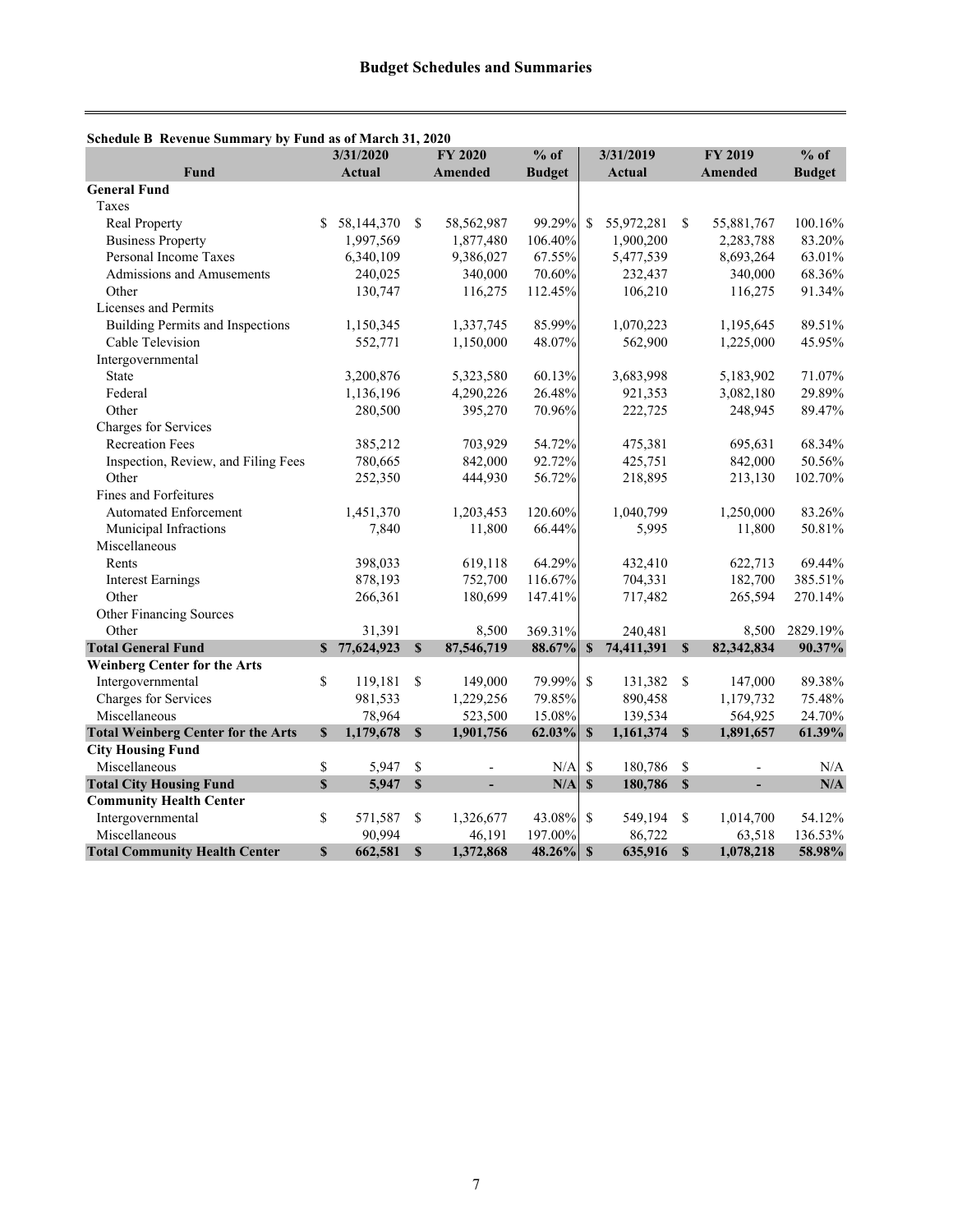| Scheduit D'Aevenue Summary by Fund as 01 March 31, 2020        |              | 3/31/2020                |               | <b>FY 2020</b> | $%$ of<br>3/31/2019 |              |            |              | FY 2019    | $%$ of        |
|----------------------------------------------------------------|--------------|--------------------------|---------------|----------------|---------------------|--------------|------------|--------------|------------|---------------|
| Fund                                                           |              | <b>Actual</b>            |               | <b>Amended</b> | <b>Budget</b>       |              | Actual     |              | Amended    | <b>Budget</b> |
| Water & Sewer Fund                                             |              |                          |               |                |                     |              |            |              |            |               |
| Licenses and Permits                                           | \$           | 314,465                  | \$            | 362,150        | 86.83%              | \$           | 309,850    | -\$          | 337,450    | 91.82%        |
| Intergovernmental                                              |              | 141,500                  |               | 140,000        | 101.07%             |              |            |              |            | N/A           |
| Charges for Services                                           |              |                          |               |                |                     |              |            |              |            |               |
| <b>Water Fees</b>                                              |              | 10,197,503               |               | 16,809,644     | 60.66%              |              | 10,875,215 |              | 16,045,000 | 67.78%        |
| <b>Sewer Fees</b>                                              |              | 6,753,022                |               | 11,635,358     | 58.04%              |              | 7,459,089  |              | 11,168,320 | 66.79%        |
| Other                                                          |              |                          |               |                | N/A                 |              |            |              | 100        | $0.00\%$      |
| Fines and Forfeitures                                          |              | 66,524                   |               | 70,300         | 94.63%              |              | 54,484     |              | 45,300     | 120.27%       |
| Miscellaneous                                                  |              | 92,984                   |               | 82,000         | 113.40%             |              | 56,210     |              | 82,000     | 68.55%        |
| Other Financing Sources                                        |              |                          |               |                |                     |              |            |              |            |               |
| Transfers                                                      |              |                          |               | 5,304,438      | $0.00\%$            |              |            |              | 5,304,438  | $0.00\%$      |
| Other                                                          |              | 634,571                  |               | 375,000        | 169.22%             |              | 544,337    |              | 375,000    | 145.16%       |
| <b>Total Water &amp; Sewer Fund</b>                            |              | \$18,200,569             | S             | 34,778,890     | 52.33%              | $\mathbf{s}$ | 19,299,185 | $\mathbf{s}$ | 33,357,608 | 57.86%        |
| <b>Parking Fund</b>                                            |              |                          |               |                |                     |              |            |              |            |               |
| Licenses and Permits                                           | \$           | 134,492                  | \$            | 137,080        | 98.11%              | $\mathbb{S}$ | 112,695    | $\mathbf S$  | 135,080    | 83.43%        |
| Intergovernmental                                              |              | 54,202                   |               | 128,240        | 42.27%              |              | 48,717     |              | 128,240    | 37.99%        |
| Charges for Services                                           |              |                          |               |                |                     |              |            |              |            |               |
| Parking Decks                                                  |              | 2,650,863                |               | 3,831,543      | 69.19%              |              | 2,713,950  |              | 3,597,503  | 75.44%        |
| Parking Meters                                                 |              | 624,083                  |               | 913,572        | 68.31%              |              | 652,785    |              | 903,473    | 72.25%        |
| Other                                                          |              | 30,725                   |               | 34,495         | 89.07%              |              | 24,461     |              | 39,900     | 61.31%        |
| Fines and Forfeitures                                          |              | 490,923                  |               | 705,864        | 69.55%              |              | 539,754    |              | 770,589    | 70.04%        |
| Miscellaneous                                                  |              |                          |               |                |                     |              |            |              |            |               |
| Rents                                                          |              | 274,104                  |               | 347,471        | 78.89%              |              | 296,062    |              | 347,471    | 85.20%        |
| Other                                                          |              | 46                       |               |                | N/A                 |              | 2,391      |              |            | N/A           |
| Other Financing Sources                                        |              | 138,681                  |               |                | N/A                 |              | 110,048    |              |            | N/A           |
| <b>Total Parking Fund</b>                                      | $\mathbf{s}$ | 4,398,119                | $\mathbf{s}$  | 6,098,265      | 72.12%              | $\mathbf{s}$ | 4,500,863  | $\mathbf{s}$ | 5,922,256  | 76.00%        |
| <b>Stormwater Fund</b>                                         |              |                          |               |                |                     |              |            |              |            |               |
| Charges for Services                                           | \$           | 1,287,309                | \$            | 2,167,595      | 59.39%              | \$           | 1,262,983  | \$           | 2,010,000  | 62.83%        |
| Miscellaneous                                                  |              | 60                       |               |                | N/A                 |              | 327        |              |            | N/A           |
| Other Financing Sources                                        |              | 64,798                   |               |                | N/A                 |              | 56,739     |              |            | N/A           |
| <b>Total Stormwater Fund</b>                                   | $\mathbf S$  | 1,352,167                | $\mathbf S$   | 2,167,595      | 62.38%              | $\mathbf{s}$ | 1,320,049  | $\mathbf{s}$ | 2,010,000  | 65.67%        |
| <b>Airport Fund</b>                                            |              |                          |               |                |                     |              |            |              |            |               |
| Intergovernmental                                              | \$           | $\overline{\phantom{m}}$ | \$            | 56,250         | $0.00\%$            | $\mathbf S$  | 718,946    | \$           | 52,500     | N/A           |
| Charges for Services                                           |              | 698,281                  |               | 899,604        | 77.62%              |              | 20,205     |              | 954,104    | 2.12%         |
| Miscellaneous                                                  |              | 20,357                   |               | 21,950         | 92.74%              |              |            |              | 21,950     | $0.00\%$      |
| Other Financing Sources                                        |              |                          |               |                |                     |              |            |              |            |               |
| Other                                                          |              | 7,114                    |               |                | N/A                 |              | 9,447      |              |            | N/A           |
| <b>Total Airport Fund</b>                                      | $\mathbf S$  | 725,752                  | $\mathbf S$   | 977,804        | 74.22%              | $\mathbf S$  | 748,598    | $\mathbf{s}$ | 1,028,554  | 72.78%        |
| <b>Golf Course Fund</b>                                        |              |                          |               |                |                     |              |            |              |            |               |
| Charges for Services                                           | \$           | 778,476                  | \$            | 1,434,900      | 54.25%              | $\mathbb{S}$ | 630,706    | $\mathbb{S}$ | 1,385,000  | 45.54%        |
| Miscellaneous                                                  |              | 28,619                   |               | 30,000         | 95.40%              |              | 27,972     |              | 30,000     | 93.24%        |
| <b>Total Golf Course Fund</b>                                  | $\mathbf S$  | 807,095                  | $\mathbf S$   | 1,464,900      | 55.10%              | $\mathbf S$  | 658,678    | $\mathbf{s}$ | 1,415,000  | 46.55%        |
| <b>Rental Operations Fund</b>                                  |              |                          |               |                |                     |              |            |              |            |               |
| Miscellaneous                                                  | \$           | 3,113                    | \$            | 4,116          | 75.63% \$           |              | 3,187      | \$           | 3,552      | 89.72%        |
| Other Financing Sources<br><b>Total Rental Operations Fund</b> |              | 26,828                   |               | 38,808         | 69.13%              |              | 30,684     |              | 38,580     | 79.53%        |
|                                                                | \$           | 29,941                   | $\mathbf{\$}$ | 42,924         | $69.75\%$ \$        |              | 33,871     | $\mathbf{s}$ | 42,132     | 80.39%        |

#### **Schedule B Revenue Summary by Fund as of March 31, 2020**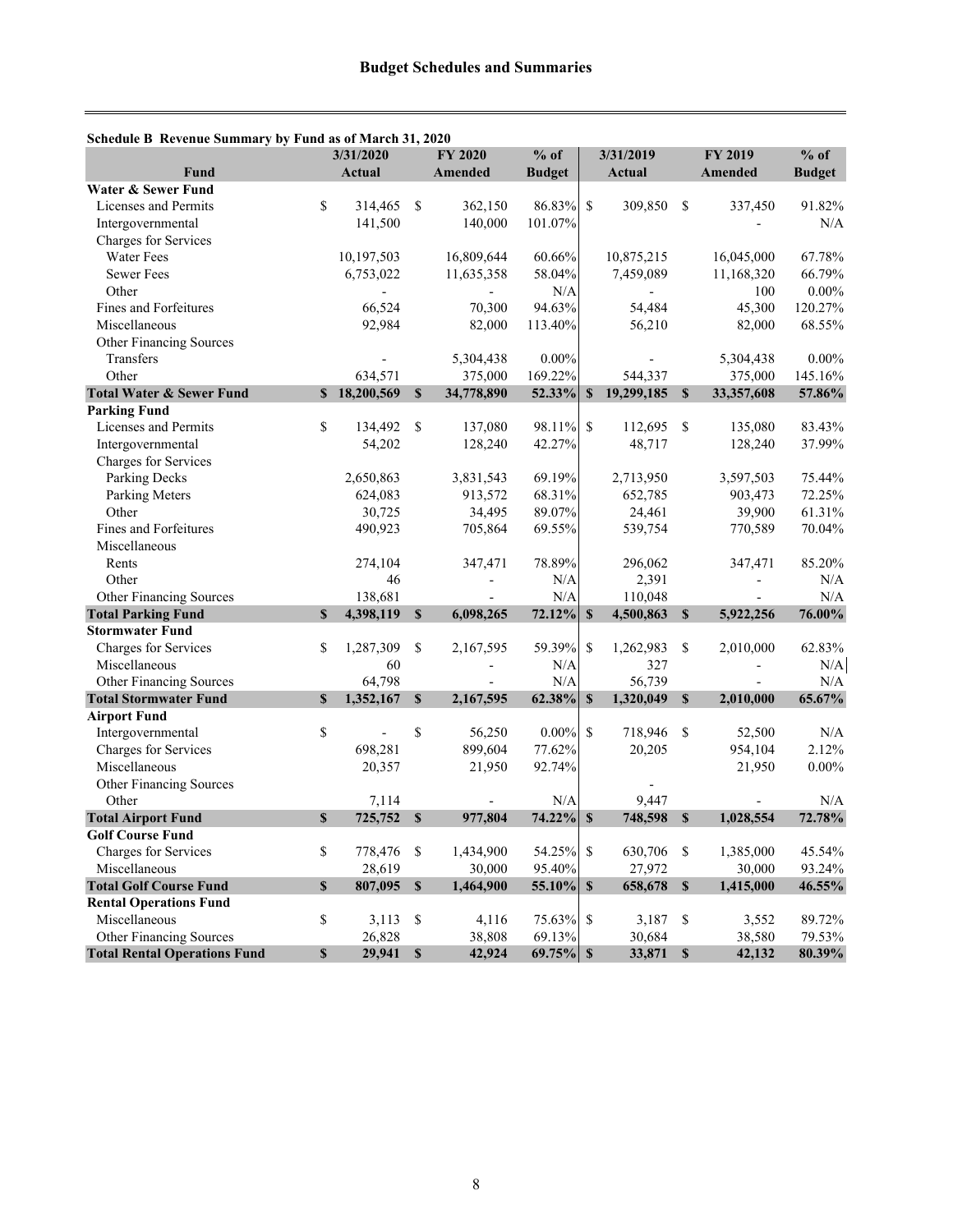| Schedule B Revenue Summary by Fund as of March 31, 2020 |              |               |              |                |               |              |                      |              |                |               |
|---------------------------------------------------------|--------------|---------------|--------------|----------------|---------------|--------------|----------------------|--------------|----------------|---------------|
|                                                         |              | 3/31/2020     |              | <b>FY 2020</b> | $%$ of        |              | 3/31/2019            |              | <b>FY 2019</b> | $%$ of        |
| Fund                                                    |              | Actual        |              | <b>Amended</b> | <b>Budget</b> |              | Actual               |              | Amended        | <b>Budget</b> |
| <b>Community Development Fund</b>                       |              |               |              |                |               |              |                      |              |                |               |
| Intergovernmental                                       | \$           | 225,636       | -S           | 288,779        | 78.13% \$     |              | 243,324              | -S           | 288,000        | 84.49%        |
| Miscellaneous                                           |              | 1,752         |              | 25,000         | 7.01%         |              | 1,069                |              | 25,000         | 4.28%         |
| <b>Total Community Development Fund</b>                 | <b>S</b>     | 227,388       | $\mathbf{s}$ | 313,779        | $72.47\%$     | $\mathbf{s}$ | 244,393              | $\mathbf{s}$ | 313,000        | 78.08%        |
| <b>CDS</b> Fund                                         |              |               |              |                |               |              |                      |              |                |               |
| Intergovernmental                                       | \$           | 93,331        | -S           |                | $N/A$ \$      |              |                      | \$           |                | N/A           |
| Fines and Forfeitures                                   |              | 54,332        |              | 11,293         | 481.11%       |              | 33,813               |              | 21,908         | 154.34%       |
| Miscellaneous                                           |              | 5,488         |              |                | N/A           |              | 2,854                |              |                | N/A           |
| <b>Total CDS Fund</b>                                   | $\mathbf{s}$ | 153,151       | $\mathbf{s}$ | 11.293         |               |              | 36,667               | $\mathbf{s}$ | 21,908         | 167.37%       |
| <b>Capital Improvements Program</b>                     |              |               |              |                |               |              |                      |              |                |               |
| General Fund                                            | \$           | 4,180,451     | \$.          | 5,216,252      | $80.14\%$ \$  |              | 16.430,000           | -S           | 5,313,647      | 309.20%       |
| Water & Sewer Fund                                      |              | (630, 802)    |              | 1,700,000      | $-37.11%$     |              | 1,971,819            |              | 1,775,000      | 111.09%       |
| Parking Fund                                            |              |               |              |                | N/A           |              |                      |              | (350,000)      | N/A           |
| Stormwater Fund                                         |              | 200           |              | 3,373,000      | $0.01\%$      |              | 200                  |              | 96,000         | 0.21%         |
| Airport Fund                                            |              | 2,066,896     |              | 4,904,167      | 42.15%        |              | 1,022,460            |              | 3,660,000      | 27.94%        |
| <b>Total Capital Improvements Program S</b>             |              | 5,616,745     | <sup>S</sup> | 15,193,419     |               |              | 19,424,479           | $\mathbf{s}$ | 10,494,647     | 185.09%       |
|                                                         |              |               |              |                |               |              |                      |              |                |               |
| <b>Total All Funds</b>                                  |              | \$110,984,056 | <b>S</b>     | 151,870,212    |               |              | 73.08% \$122,656,250 | <b>S</b>     | 139,917,814    | 87.66%        |

#### **Schedule B Revenue Summary by Fund as of March 31, 2020**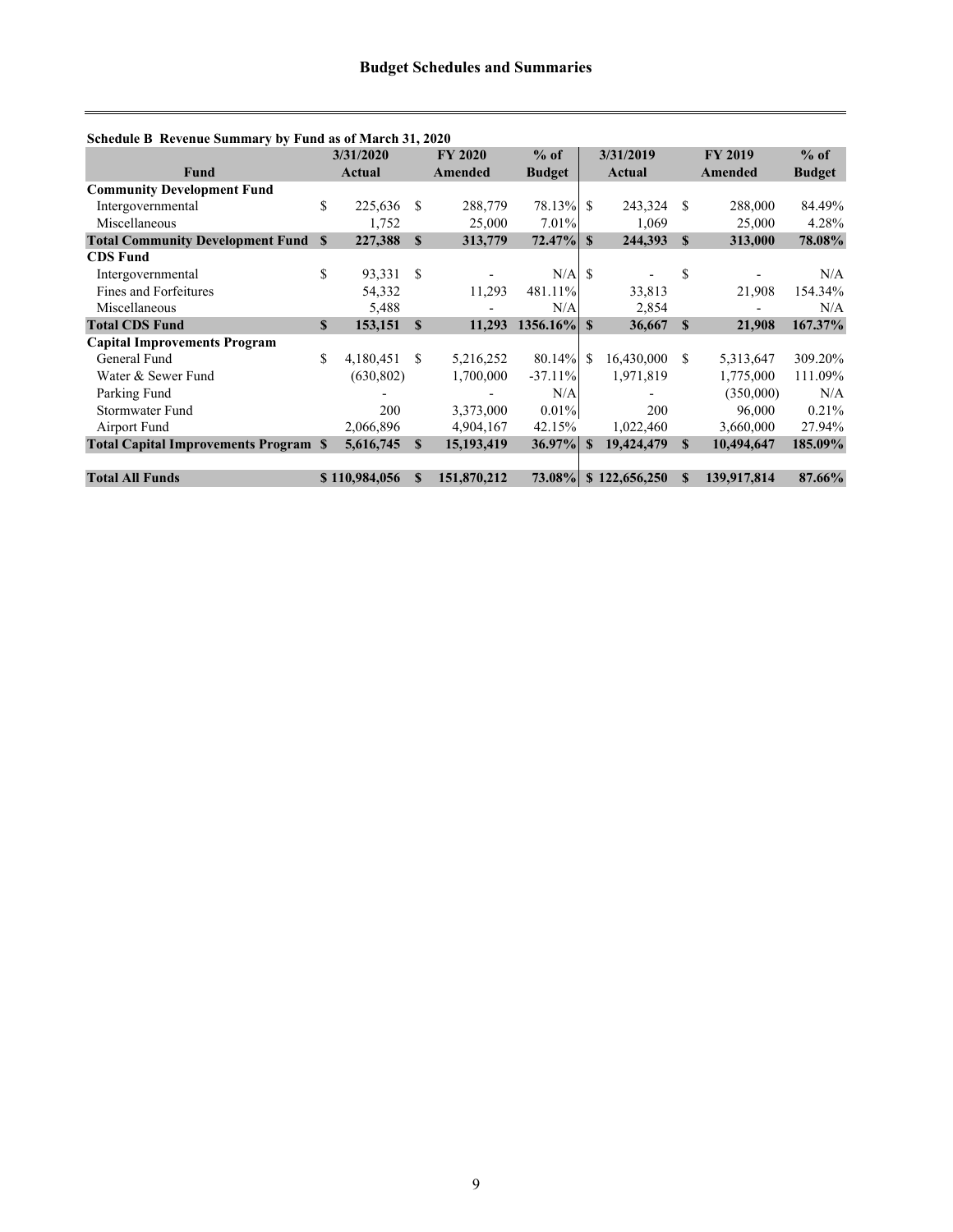| $\mathbf{S}$ check $\mathbf{C}$ becoming to be equivalent $\mathbf{B}$ | 3/31/2020                |     | <b>FY 2020</b> | $%$ of        |              | 3/31/2019                |               | FY 2019      | $%$ of        |
|------------------------------------------------------------------------|--------------------------|-----|----------------|---------------|--------------|--------------------------|---------------|--------------|---------------|
| Fund<br><b>General Fund</b>                                            | <b>Actual</b>            |     | Amended        | <b>Budget</b> |              | <b>Actual</b>            |               | Amended      | <b>Budget</b> |
| Mayor's Office                                                         | \$<br>908,996            | -\$ | 1,252,616      | 72.57%        | $\mathbb{S}$ | 835,951                  | <sup>\$</sup> | 1,168,429    | 71.54%        |
| Legal                                                                  | 678,618                  |     | 980,245        | 69.23%        |              | 646,956                  |               | 884,658      | 73.13%        |
| <b>Election Board</b>                                                  | 1                        |     | 15             | 6.67%         |              | 12                       |               | 20           | 60.00%        |
| Finance                                                                | 973,570                  |     | 1,424,711      | 68.33%        |              | 941,628                  |               | 1,432,753    | 65.72%        |
| Purchasing                                                             | 570,621                  |     | 815,896        | 69.94%        |              | 516,201                  |               | 679,916      | 75.92%        |
| Budget                                                                 | 167,054                  |     | 212,228        | 78.71%        |              | 151,253                  |               | 207,691      | 72.83%        |
| <b>Information Technology</b>                                          | 1,043,501                |     | 1,442,036      | 72.36%        |              | 911,145                  |               | 1,240,129    | 73.47%        |
| Geographic Information Systems                                         | 239,722                  |     | 347,216        | 69.04%        |              | 198,159                  |               | 328,801      | 60.27%        |
| Communications                                                         | 288,680                  |     | 515,596        | 55.99%        |              | 162,759                  |               | 304,308      | 53.48%        |
| Human Resources                                                        | 728,979                  |     | 1,228,331      | 59.35%        |              | 683,399                  |               | 1,116,713    | 61.20%        |
| Risk, Safety and Compliance                                            | 357,135                  |     | 801,193        | 44.58%        |              | 228,662                  |               | 367,690      | 62.19%        |
| Planning                                                               | 1,191,779                |     | 1,800,628      | 66.19%        |              | 1,118,917                |               | 1,609,406    | 69.52%        |
| Code Enforcement                                                       | 587,743                  |     | 784,547        | 74.91%        |              | 530,063                  |               | 790,407      | 67.06%        |
| Facility Maintenance                                                   | 773,312                  |     | 1,023,929      | 75.52%        |              | 756,035                  |               | 1,080,192    | 69.99%        |
| <b>Asset Management</b>                                                | 321,491                  |     | 517,162        | 62.16%        |              | 355,523                  |               | 527,195      | 67.44%        |
| Municipal Annex                                                        | 293,652                  |     | 433,232        | 67.78%        |              | 301,056                  |               | 433,227      | 69.49%        |
| <b>Community Promotion</b>                                             | 486,793                  |     | 506,192        | 96.17%        |              | 423,333                  |               | 406,986      | 104.02%       |
| Special Events                                                         | 184,115                  |     | 237,646        | 77.47%        |              | 159,847                  |               | 241,349      | 66.23%        |
| Police                                                                 | 26,422,241               |     | 33,817,273     | 78.13%        |              | 25,038,797               |               | 32,763,436   | 76.42%        |
| Fire                                                                   | 309,812                  |     | 311,793        | 99.36%        |              | 316,892                  |               | 317,102      | 99.93%        |
| <b>Building Inspection</b>                                             | 1,255,730                |     | 1,607,192      | 78.13%        |              | 1,195,750                |               | 1,601,665    | 74.66%        |
| <b>Electrical Inspection</b>                                           | 303,795                  |     | 378,624        | 80.24%        |              | 287,768                  |               | 365,545      | 78.72%        |
| Construction Inspection                                                | 506,750                  |     | 734,013        | 69.04%        |              | 458,751                  |               | 669,552      | 68.52%        |
| General Administration - DPW                                           | 1,225,753                |     | 1,751,399      | 69.99%        |              | 1,093,765                |               | 1,498,823    | 72.97%        |
| Maintenance - Equipment and Machinery                                  | 834,388                  |     | 1,147,045      | 72.74%        |              | 800,106                  |               | 1,165,970    | 68.62%        |
| Sustainability                                                         | 56,317                   |     | 107,766        | 52.26%        |              | 37,068                   |               | 67,898       | N/A           |
| Engineering                                                            | 1,240,943                |     | 1,828,921      | 67.85%        |              | 1,225,836                |               | 1,783,488    | 68.73%        |
| Waste Collection                                                       | 3,211,544                |     | 4,983,099      | 64.45%        |              | 2,871,202                |               | 4,326,293    | 66.37%        |
| <b>Street Maintenance</b>                                              | 1,718,636                |     | 2,496,506      | 68.84%        |              | 1,694,859                |               | 2,409,135    | 70.35%        |
| Snow Removal                                                           | 117,516                  |     | 436,632        | 26.91%        |              | 598,697                  |               | 465,325      | 128.66%       |
| Street Lights and Signals                                              | 1,811,500                |     | 2,751,329      | 65.84%        |              | 1,928,474                |               | 2,937,108    | 65.66%        |
| Traffic Lines and Signs                                                | 617,613                  |     | 1,155,896      | 53.43%        |              | 547,535                  |               | 1,188,685    | 46.06%        |
| <b>Bus Maintenance</b>                                                 | 19,304                   |     | 19,285         | 100.10%       |              | 19,470                   |               | 19,237       | 101.21%       |
| Parks                                                                  | 3,118,079                |     | 4,540,254      | 68.68%        |              | 2,415,541                |               | 4,063,032    | 59.45%        |
| Harry Grove Stadium                                                    | 86,950                   |     | 275,405        | 31.57%        |              | 117,657                  |               | 211,481      | 55.63%        |
| <b>Recreation Centers</b>                                              | 1,154,053                |     | 1,653,934      | 69.78%        |              | 1,131,328                |               | 1,508,951    | 74.97%        |
| <b>Burck Street Center</b>                                             | 7,530                    |     | 26,801         | 28.10%        |              | 8,373                    |               | 26,562       | 31.52%        |
| Summer Playground Program                                              | 77,519                   |     | 122,275        | 63.40%        |              | 76,558                   |               | 114,826      | 66.67%        |
| <b>Swimming Pools</b>                                                  | 155,263                  |     | 275,350        | 56.39%        |              | 144,746                  |               | 328,409      | 44.07%        |
| <b>Community Development</b>                                           | 52,717                   |     | 56,094         | 93.98%        |              | 54,777                   |               | 57,676       | 94.97%        |
| Economic Development                                                   | 614,585                  |     | 851,769        | 72.15%        |              | 543,401                  |               | 898,155      | 60.50%        |
| Frederick Community Action Agency                                      | 3,907,309                |     | 6,812,092      | 57.36%        |              | 3,179,936                |               | 5,696,798    | 55.82%        |
| Debt Service                                                           | 7,701,757                |     | 8,188,601      | 94.05%        |              | 7,012,350                |               | 7,290,153    | 96.19%        |
| Contingency                                                            |                          |     | 96,388         | $0.00\%$      |              |                          |               | 50,863       | $0.00\%$      |
| Fund Balance (Reserves)                                                | $\overline{\phantom{a}}$ |     | 10,923,099     | $0.00\%$      |              | $\overline{\phantom{a}}$ |               | 10,060,345   | $0.00\%$      |
| <b>Total General Fund</b>                                              | \$<br>66,323,366         |     | \$101,672,254  | $65.23\%$ \$  |              | 61,720,536               |               | \$94,706,383 | 65.17%        |

#### **Schedule C Summary of Department Expenditures Within Each Fund as of March 31, 2020**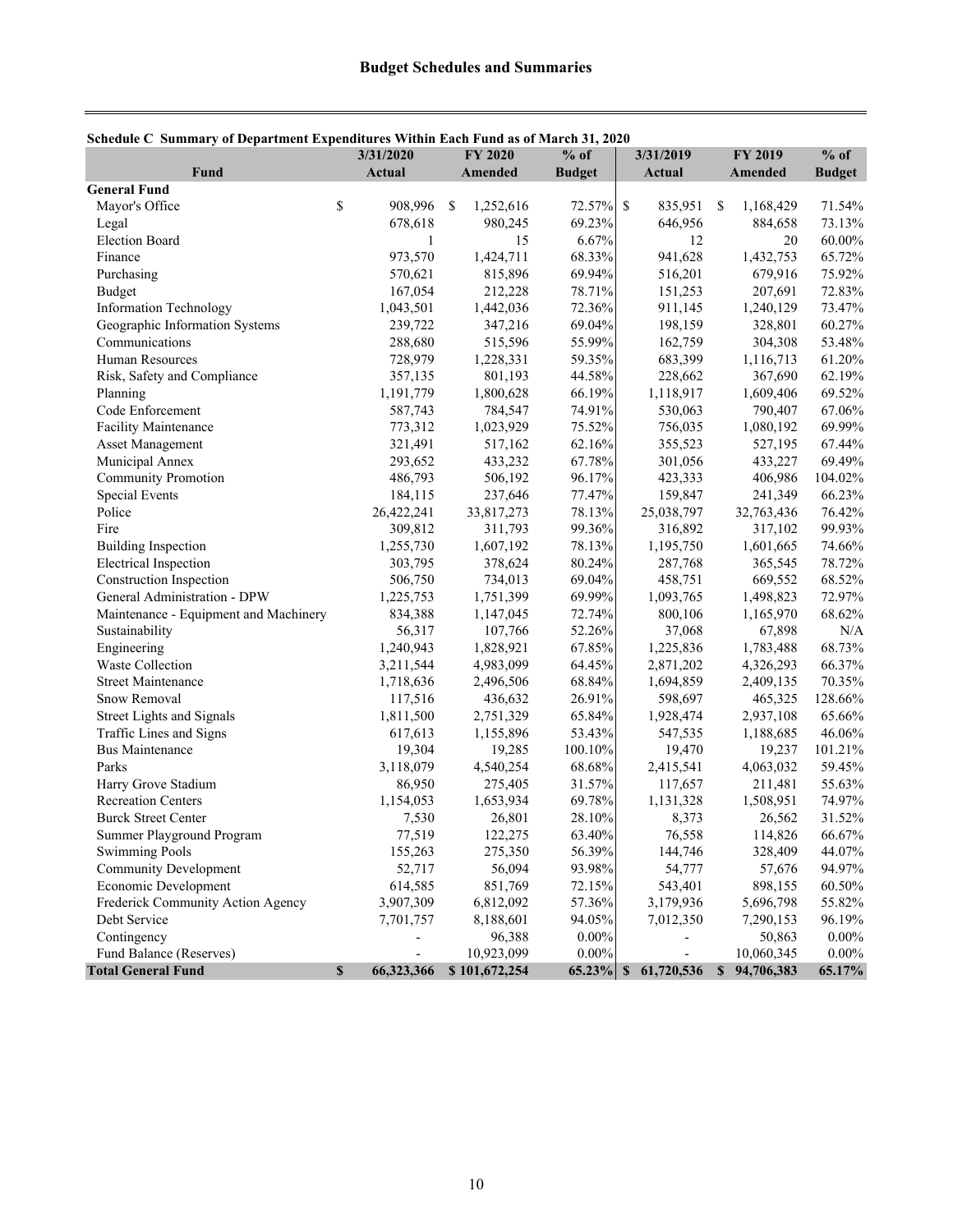|                                                    |             | 3/31/2020          |               | <b>FY 2020</b>       | $%$ of           |               | 3/31/2019          |               | <b>FY 2019</b>       | $%$ of        |
|----------------------------------------------------|-------------|--------------------|---------------|----------------------|------------------|---------------|--------------------|---------------|----------------------|---------------|
| Fund                                               |             | Actual             |               | <b>Amended</b>       | <b>Budget</b>    |               | <b>Actual</b>      |               | Amended              | <b>Budget</b> |
| <b>Weinberg Center for the Arts</b>                |             |                    |               |                      |                  |               |                    |               |                      |               |
| Weinberg                                           | \$          | 1,270,800          | <sup>\$</sup> | 1,720,593            | 73.86%           | <sup>\$</sup> | 1,228,408          | -S            | 1,650,381            | 74.43%        |
| Weinberg - Board of Directors                      |             | 143                |               | 382,500              | 0.04%            |               |                    |               | 405,675              | $0.00\%$      |
| <b>Total Weinberg Center for the Arts</b>          | $\mathbf S$ | 1,270,943          | $\mathbf S$   | 2,103,093            | 60.43%           | $\mathbf S$   | 1.228.408          | $\mathbf{s}$  | 2,056,056            | 59.75%        |
| <b>City Housing Fund</b>                           |             |                    |               |                      |                  |               |                    |               |                      |               |
| <b>MPDU Housing</b>                                | \$          | 12,500             | \$            | 56,000               | 22.32%           | \$            | 11,573             | \$            | 80,000               | 14.47%        |
| <b>Total City Housing Fund</b>                     | $\mathbf S$ | 12,500             | $\mathbf{\$}$ | 56,000               | 22.32%           | $\mathbf S$   | 11,573             | $\mathbf{s}$  | 80,000               | 14.47%        |
| <b>Community Health Center</b>                     |             |                    |               |                      |                  |               |                    |               |                      |               |
| Community Health Center                            | \$          | 859,896            | \$            | 1,454,118            | 59.14%           | \$            | 693,916            | <sup>\$</sup> | 1,152,094            | 60.23%        |
| <b>Total Community Health Center</b>               | $\mathbf S$ | 859,896            | $\mathbb{S}$  | 1,454,118            | 59.14%           | $\mathbf S$   | 693,916            | $\mathbf{s}$  | 1,152,094            | 60.23%        |
| Water & Sewer Fund                                 |             |                    |               |                      |                  |               |                    |               |                      |               |
| Finance                                            | \$          | 259,787            |               | 497,122              | 52.26%           | $\mathcal{S}$ | 247,005            | $\mathcal{S}$ | 537,179              | 45.98%        |
| Plumbing Inspection                                |             | 259,310            |               | 397,301              | 52.16%           |               | 304,194            |               | 388,145              | 78.37%        |
| <b>Water Services</b>                              |             | 2,432,001          |               | 3,350,740            | 612.13%          |               | 2,390,366          |               | 3,660,983            | 65.29%        |
| <b>Water Quality</b>                               |             | 307,743            |               | 446,222              | 9.18%            |               | 291,672            |               | 414,096              | 70.44%        |
| <b>Water Treatment</b>                             |             | 5,636,387          |               | 9,111,150            | 1263.14%         |               | 4,848,049          |               | 7,811,357            | 62.06%        |
| <b>Wastewater Treatment Plant</b>                  |             | 2,940,081          |               | 4,888,474            | 32.27%           |               | 2,947,220          |               | 4,432,527            | 66.49%        |
| Sewer Maintenance                                  |             | 554,935            |               | 928,218              | 11.35%           |               | 606,864            |               | 904,195              | 67.12%        |
| Inflow and Infiltration                            |             | 284,821            |               | 454,232              | 62.70%           |               | 294,182            |               | 435,785              | 67.51%        |
| Plant Maintenance                                  |             | 1,046,424          |               | 1,408,151            | 74.31%           |               | 1,054,265          |               | 1,383,756            | 76.19%        |
| Debt Service                                       |             | 2,816,090          |               | 12,658,225           | 22.25%           |               | 2,855,894          |               | 11,211,007           | 25.47%        |
| Contingency                                        |             |                    |               | 200,000              | $0.00\%$         |               |                    |               | 200,000              | $0.00\%$      |
| <b>Total Water &amp; Sewer Fund</b>                | $\mathbf S$ | 16,537,579         |               | \$34,339,835         | 48.16%           | $\mathbf{s}$  | 15,839,711         |               | \$31,379,030         | 50.48%        |
| <b>Parking Fund</b>                                | \$          |                    |               |                      |                  |               |                    |               |                      | 58.97%        |
| <b>Public Parking</b><br><b>Church Street Deck</b> |             | 839,019<br>140,198 | -S            | 1,367,914<br>326,792 | 61.34%<br>42.90% | \$            | 742,160<br>177,880 | <sup>\$</sup> | 1,258,494<br>343,789 | 51.74%        |
| <b>Court Street Deck</b>                           |             |                    |               |                      | 46.05%           |               |                    |               |                      | 44.92%        |
| Carroll Creek Deck                                 |             | 152,268<br>175,661 |               | 330,636<br>512,518   | 34.27%           |               | 148,754<br>147,124 |               | 331,175<br>372,272   | 39.52%        |
| <b>West Patrick Street Deck</b>                    |             | 130,486            |               | 264,555              | 49.32%           |               | 118,329            |               | 252,907              | 46.79%        |
| East All Saints Street Deck                        |             | 114,515            |               |                      | 43.82%           |               |                    |               | 254,364              | 41.44%        |
| Debt Service                                       |             | 311,843            |               | 261,312<br>2,118,197 | 14.72%           |               | 105,414<br>365,603 |               | 2,128,239            | 17.18%        |
| Contingency                                        |             |                    |               | 100,000              | $0.00\%$         |               |                    |               | 100,000              | $0.00\%$      |
| <b>Total Parking Fund</b>                          | S           | 1,863,990          | $\mathbf S$   | 5,281,924            | 35.29%           | $\mathbf{s}$  | 1,805,264          | $\mathbf{s}$  | 5,041,240            | 35.81%        |
| <b>Stormwater Fund</b>                             |             |                    |               |                      |                  |               |                    |               |                      |               |
| <b>Street Sweeping</b>                             | \$          | 565,491            | <sup>\$</sup> | 718,003              | 78.76%           | <sup>\$</sup> | 356,790            | <sup>\$</sup> | 509,783              | 69.99%        |
| Stormwater                                         |             | 650,178            |               | 1,165,809            | 55.77%           |               | 581,016            |               | 1,102,184            | 52.71%        |
| Debt Service                                       |             | 47,826             |               | 173,892              | 27.50%           |               | 42,351             |               | 103,289              | 41.00%        |
| Contingency                                        |             |                    |               | 10,000               | $0.00\%$         |               |                    |               | 10,000               | $0.00\%$      |
| Fund Balance (Reserves)                            |             |                    |               | 42,191               | $0.00\%$         |               |                    |               | $\overline{a}$       | N/A           |
| <b>Total Stormwater Fund</b>                       | $\mathbf S$ | 1,263,495          | $\mathbf S$   | 2,109,895            | 59.88%           | $\mathbf{s}$  | 980,157            | <sup>S</sup>  | 1,725,256            | 56.81%        |
| <b>Airport Fund</b>                                |             |                    |               |                      |                  |               |                    |               |                      |               |
| Airport                                            | \$          | 369,156            | \$            | 707,413              | 52.18%           | <sup>\$</sup> | 335,615            | <sup>\$</sup> | 712,080              | 47.13%        |
| Air Traffic Control Tower                          |             | 33,009             |               | 85,455               | 38.63%           |               | 34,852             |               | 80,200               | 43.46%        |
| Debt Service                                       |             | 100,617            |               | 2,133,892            | 4.72%            |               | 122,687            |               | 1,186,476            | 10.34%        |
|                                                    | $\mathbf S$ | 502,782            | $\mathbf S$   | 2,926,760            | $17.18\%$ \$     |               | 493,154            | $\mathbf S$   | 1,978,756            | 24.92%        |

## **Schedule C Summary of Department Expenditures Within Each Fund as of March 31, 2020**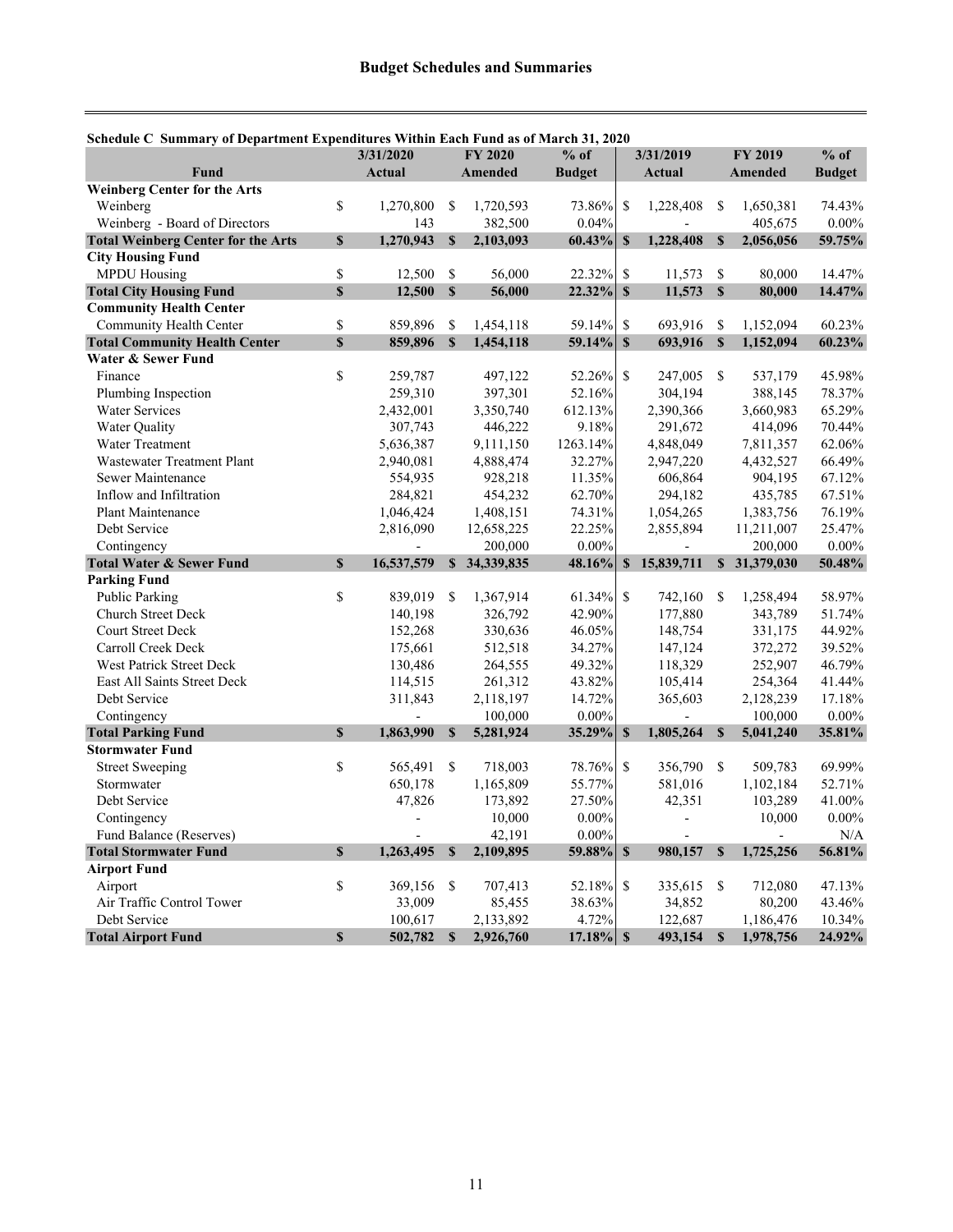|                                           |              | 3/31/2020     |               | <b>FY 2020</b> | $%$ of        |              | 3/31/2019     |               | <b>FY 2019</b> | $%$ of        |
|-------------------------------------------|--------------|---------------|---------------|----------------|---------------|--------------|---------------|---------------|----------------|---------------|
| <b>Fund</b>                               |              | <b>Actual</b> |               | Amended        | <b>Budget</b> |              | Actual        |               | Amended        | <b>Budget</b> |
| <b>Golf Course Fund</b>                   |              |               |               |                |               |              |               |               |                |               |
| Maintenance                               | \$           | 517.736       | <sup>\$</sup> | 696.931        | 74.29% \$     |              | 460.174 \$    |               | 711,185        | 64.71%        |
| Clubhouse                                 |              | 380,819       |               | 603,326        | 63.12%        |              | 356,257       |               | 596,261        | 59.75%        |
| Restaurant                                |              | 24,638        |               | 40,473         | 60.88%        |              | 26,306        |               | 40,360         | 65.18%        |
| Debt Service                              |              | 16,679        |               | 77,394         | 21.55%        |              | 18,104        |               | 74,474         | 24.31%        |
| Contingency                               |              |               |               | 95,846         | $0.00\%$      |              |               |               |                | N/A           |
| <b>Total Golf Course Fund</b>             | $\mathbf{s}$ | 939,872       | $\mathbf{s}$  | 1,513,970      | $62.08\%$ \$  |              | 860,841       | $\mathbf{s}$  | 1,422,280      | 60.53%        |
| <b>Rental Operations Fund</b>             |              |               |               |                |               |              |               |               |                |               |
| <b>Rental Operations</b>                  | \$           | 41,337        | S             | 60,577         | 68.24% \$     |              | 23,414        | <sup>\$</sup> | 33,991         | 68.88%        |
| Fund Balance (Reserves)                   |              |               |               |                | N/A           |              |               |               | 8,141          | $0.00\%$      |
| <b>Total Rental Operations Fund</b>       | $\mathbf S$  | 41,337        | $\mathbf S$   | 60,577         |               |              | 23,414        | $\mathbf{s}$  | 42,132         | 55.57%        |
| <b>Community Development Fund</b>         |              |               |               |                |               |              |               |               |                |               |
| <b>Community Development</b>              | \$           | 191,609       | \$            | 284,875        | $67.26\%$ \$  |              | 144,425       | -S            | 283,000        | 51.03%        |
| <b>Total Community Development Fund</b>   | $\mathbf S$  | 191,609       | S             | 284,875        |               |              | 144,425       | <b>S</b>      | 283,000        | 51.03%        |
| <b>CDS</b> Fund                           |              |               |               |                |               |              |               |               |                |               |
| CDS Program                               | \$           | 5,788         | \$            | 11,293         | 51.25% \$     |              | 118,312       | \$            | 121,908        | 97.05%        |
| <b>Total CDS Fund</b>                     | $\mathbf S$  | 5,788         | $\mathbf S$   | 11,293         |               |              | 118,312       | $\mathbf{s}$  | 121,908        | 97.05%        |
| <b>Capital Improvements Program</b>       |              |               |               |                |               |              |               |               |                |               |
| General Fund                              | \$           | 9,645,247     | S.            | 10,652,864     | $90.54\%$ \$  |              | 5,761,438     | -S            | 10,162,665     | 56.69%        |
| Water & Sewer                             |              | 5,024,285     |               | 3,050,000      | 164.73%       |              | 8,996,593     |               | 7,275,000      | 123.66%       |
| Stormwater                                |              | 1,188,974     |               | 3,373,000      | 35.25%        |              | 436,110       |               | 947,000        | 46.05%        |
| Airport                                   |              | 2,752,904     |               | 4,912,810      | 56.04%        |              | 1,049,492     |               | 3,762,000      | 27.90%        |
| Parking                                   |              | 66,785        |               | 1,500,000      | 4.45%         |              | 249,875       |               | 575,000        | N/A           |
| <b>Total Capital Improvements Program</b> | $\mathbb S$  | 18,678,195    | S.            | 23,488,674     | 79.52%        | <sup>S</sup> | 16,493,508    | $\mathbf{s}$  | 22,721,665     | 72.59%        |
| <b>Total All Funds</b>                    | $\mathbf S$  | 108,491,352   |               | \$175,303,268  | $61.89\%$     |              | \$100,413,219 |               | \$162,709,800  | 61.71%        |

#### **Schedule C Summary of Department Expenditures Within Each Fund as of March 31, 2020**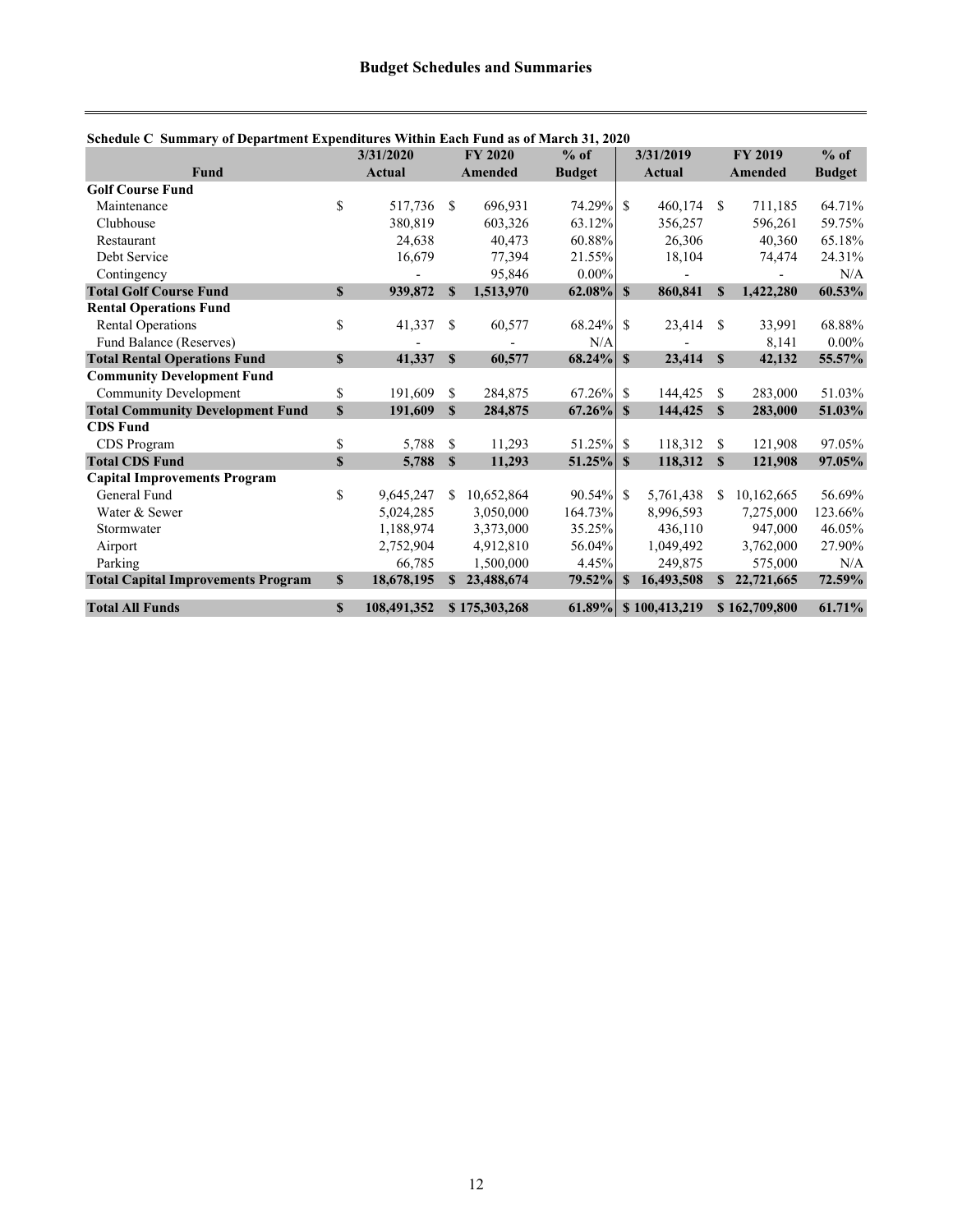| Schedule D Summary of Expenditures by Functional Area as of March 31, 2020 |               |               |              |            |               |               |               |              |                |               |
|----------------------------------------------------------------------------|---------------|---------------|--------------|------------|---------------|---------------|---------------|--------------|----------------|---------------|
|                                                                            |               | 3/31/2020     |              | FY 2020    | $%$ of        |               | 3/31/2019     |              | <b>FY 2019</b> | $%$ of        |
| <b>Functional Area</b>                                                     |               | <b>Actual</b> |              | Amended    | <b>Budget</b> |               | <b>Actual</b> |              | Amended        | <b>Budget</b> |
| <b>General Government</b>                                                  |               |               |              |            |               |               |               |              |                |               |
| General Fund                                                               |               |               |              |            |               |               |               |              |                |               |
| Mayor's Office                                                             | $\mathbf S$   | 908.996       | S            | 1,252,616  | 72.57% \$     |               | 835,951       | -S           | 1,168,429      | 71.54%        |
| Legal                                                                      |               | 678,618       |              | 980,245    | 69.23%        |               | 646,956       |              | 884,658        | 73.13%        |
| <b>Election Board</b>                                                      |               | 1             |              | 15         | 6.67%         |               | 12            |              | 20             | 60.00%        |
| Finance                                                                    |               | 973,570       |              | 1,424,711  | 68.33%        |               | 941,628       |              | 1,432,753      | 65.72%        |
| Purchasing                                                                 |               | 570,621       |              | 815,896    | 69.94%        |               | 516,201       |              | 679,916        | 75.92%        |
| <b>Budget</b>                                                              |               | 167,054       |              | 212,228    | 78.71%        |               | 151,253       |              | 207,691        | 72.83%        |
| <b>Information Technology</b>                                              |               | 1,043,501     |              | 1,442,036  | 72.36%        |               | 911,145       |              | 1,240,129      | 73.47%        |
| Geographic Information Systems                                             |               | 239,722       |              | 347,216    | 69.04%        |               | 198,159       |              | 328,801        | 60.27%        |
| Communications                                                             |               | 288,680       |              | 515,596    | 55.99%        |               | 162,759       |              | 304,308        | 53.48%        |
| <b>Human Resources</b>                                                     |               | 728,979       |              | 1,228,331  | 59.35%        |               | 683,399       |              | 1,116,713      | 61.20%        |
| Risk, Safety and Compliance                                                |               | 357,135       |              | 801,193    | 44.58%        |               | 228,662       |              | 367,690        | 62.19%        |
| <b>Community Promotion</b>                                                 |               | 486,793       |              | 506,192    | 96.17%        |               | 423,333       |              | 406,986        | 104.02%       |
| Water & Sewer Fund                                                         |               |               |              |            |               |               |               |              |                |               |
| Finance                                                                    |               | 259,787       |              | 497,122    | 52.26%        |               | 247,005       |              | 537,179        | 45.98%        |
| <b>Total General Government</b>                                            | $\mathbf{s}$  | 6,703,457     | $\mathbf{s}$ | 10,023,397 | 66.88%        | $\mathbf{s}$  | 5,946,463     | $\mathbf{s}$ | 8,675,273      | 68.54%        |
| <b>Frederick Police Department</b>                                         |               |               |              |            |               |               |               |              |                |               |
| General Fund                                                               |               |               |              |            |               |               |               |              |                |               |
| Police                                                                     | \$.           | 26,422,241    | \$           | 33,817,273 | 78.13%        |               | \$25,038,797  | \$           | 32,763,436     | 76.42%        |
| CDS Fund                                                                   |               |               |              |            |               |               |               |              |                |               |
| CDS Program                                                                |               | 5.788         |              | 11,293     | 51.25%        |               | 118,312       |              | 121,908        | 97.05%        |
| <b>Total Frederick Police Department</b>                                   |               | \$26,428,029  | $\mathbf S$  | 33,828,566 | 78.12%        | $\mathbf{s}$  | 25,157,109    | $\mathbf{s}$ | 32,885,344     | 76.50%        |
| <b>Planning and Community Development</b>                                  |               |               |              |            |               |               |               |              |                |               |
| General Fund                                                               |               |               |              |            |               |               |               |              |                |               |
| Planning                                                                   | <sup>\$</sup> | 1,191,779     | S            | 1,800,628  | 66.19%        | <sup>\$</sup> | 1,118,917     | -S           | 1,609,406      | 69.52%        |
| <b>Community Development</b>                                               |               | 52,717        |              | 56,094     | 93.98%        |               | 54,777        |              | 57,676         | 94.97%        |
| <b>Community Development Fund</b>                                          |               |               |              |            |               |               |               |              |                |               |
| <b>Community Development</b>                                               |               | 191,609       |              | 284,875    | 67.26%        |               | 144,425       |              | 283,000        | 51.03%        |
| <b>Total Planning and Community Development \$</b>                         |               | 1.436.105     | $\mathbf{s}$ | 2,141,597  | 67.06%        | $\mathbf{s}$  | 1,318,119     | $\mathbf{s}$ | 1,950,082      | 67.59%        |
| <b>Engineering, Permits, and Inspections</b>                               |               |               |              |            |               |               |               |              |                |               |
| General Fund                                                               |               |               |              |            |               |               |               |              |                |               |
| Code Enforcement                                                           | $\mathbb{S}$  | 587,743       | -S           | 784,547    | 74.91% \$     |               | 530,063 \$    |              | 790,407        | 67.06%        |
| <b>Building Inspection</b>                                                 |               | 1,255,730     |              | 1,607,192  | 78.13%        |               | 1,195,750     |              | 1,601,665      | 74.66%        |
| <b>Electrical Inspection</b>                                               |               | 303,795       |              | 378,624    | 80.24%        |               | 287,768       |              | 365,545        | 78.72%        |
| Engineering                                                                |               | 1,240,943     |              | 1,828,921  | 67.85%        |               | 1,225,836     |              | 1,783,488      | 68.73%        |
| Water & Sewer Fund                                                         |               |               |              |            |               |               |               |              |                |               |
| Plumbing Inspection                                                        |               | 259,310       |              | 397,301    | 65.27%        |               | 304,194       |              | 388,145        | 78.37%        |
| Total Engineering, Permits, and Inspections \$                             |               | 3,647,521     | <b>S</b>     | 4,996,585  | $73.00\%$ \$  |               | 3,543,611     | $\mathbf S$  | 4,929,250      | 71.89%        |

## **Schedule D Summary of Expenditures by Functional Area as of March 31, 2020**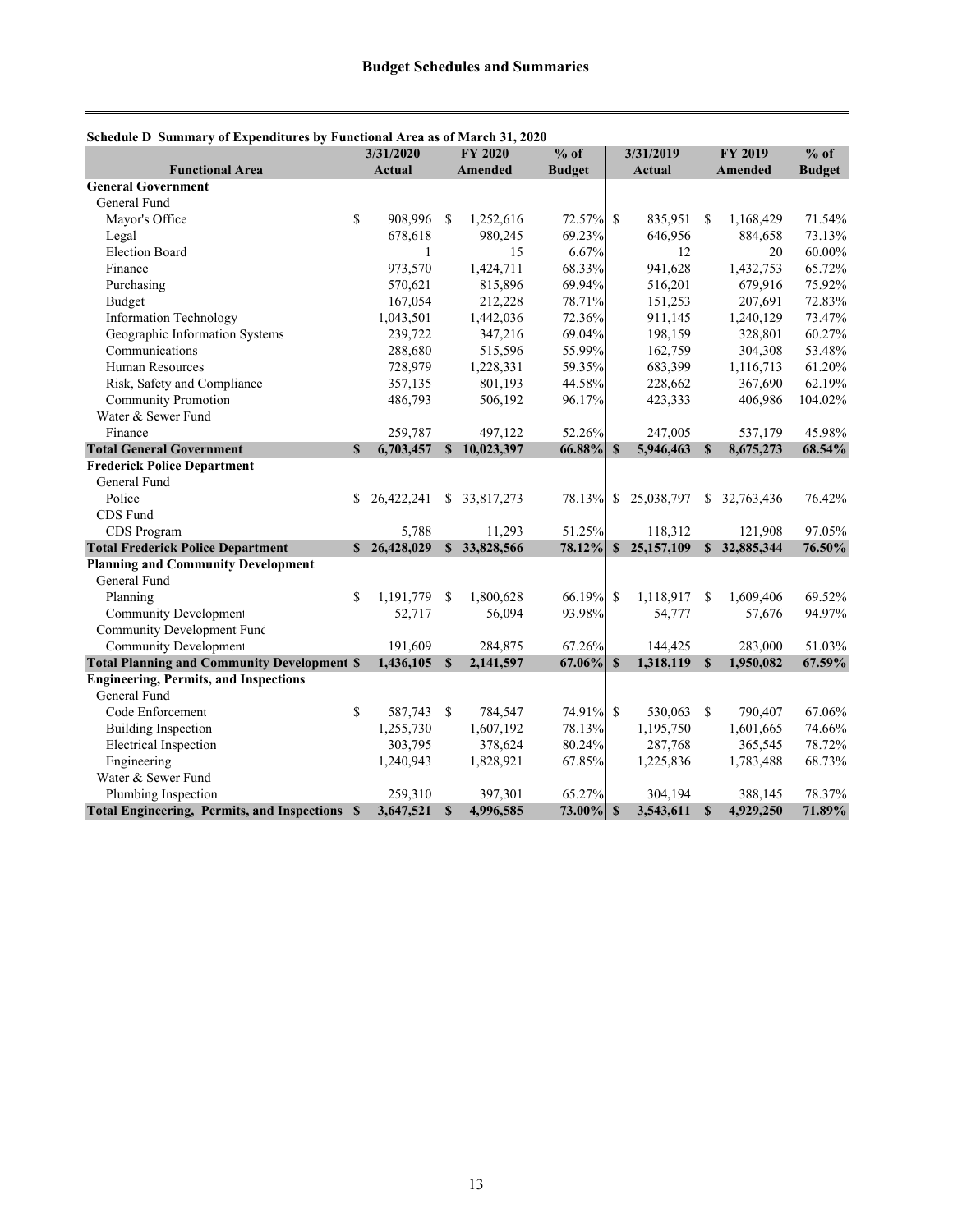|                                         | 3/31/2020       |               | <b>FY 2020</b> | $%$ of        | 3/31/2019           |              | <b>FY 2019</b> | $%$ of        |  |
|-----------------------------------------|-----------------|---------------|----------------|---------------|---------------------|--------------|----------------|---------------|--|
| <b>Functional Area</b>                  | Actual          |               | <b>Amended</b> | <b>Budget</b> | <b>Actual</b>       |              | <b>Amended</b> | <b>Budget</b> |  |
| <b>Department of Public Works</b>       |                 |               |                |               |                     |              |                |               |  |
| General Fund                            |                 |               |                |               |                     |              |                |               |  |
| <b>Facility Maintenance</b>             | \$<br>773,312   | $\mathcal{S}$ | 1,023,929      | 75.52% \$     | 756,035 \$          |              | 1,080,192      | 69.99%        |  |
| Asset Management                        | 321,491         |               | 517,162        | 62.16%        | 355,523             |              | 527,195        | 67.44%        |  |
| Municipal Annex                         | 293,652         |               | 433,232        | 67.78%        | 301,056             |              | 433,227        | 69.49%        |  |
| Construction Inspection                 | 506,750         |               | 734,013        | 69.04%        | 458,751             |              | 669,552        | 68.52%        |  |
| General Administration - DPW            | 1,225,753       |               | 1,751,399      | 69.99%        | 1,093,765           |              | 1,498,823      | 72.97%        |  |
| Maintenance - Equipment and Machinery   | 834,388         |               | 1,147,045      | 72.74%        | 800,106             |              | 1,165,970      | $68.62\%$     |  |
| Sustainability                          | 56,317          |               | 107,766        | 52.26%        | 37,068              |              | 67,898         | N/A           |  |
| <b>Waste Collection</b>                 | 3,211,544       |               | 4,983,099      | 64.45%        | 2,871,202           |              | 4,326,293      | 66.37%        |  |
| <b>Street Maintenance</b>               | 1,718,636       |               | 2,496,506      | 68.84%        | 1,694,859           |              | 2,409,135      | 70.35%        |  |
| Snow Removal                            | 117,516         |               | 436,632        | 26.91%        | 598,697             |              | 465,325        | 128.66%       |  |
| <b>Street Lights and Signals</b>        | 1,811,500       |               | 2,751,329      | 65.84%        | 1,928,474           |              | 2,937,108      | 65.66%        |  |
| Traffic Lines and Signs                 | 617,613         |               | 1,155,896      | 53.43%        | 547,535             |              | 1,188,685      | 46.06%        |  |
| Harry Grove Stadium                     | 86,950          |               | 275,405        | 31.57%        | 117,657             |              | 211,481        | 55.63%        |  |
| Water & Sewer Fund                      |                 |               |                |               |                     |              |                |               |  |
| <b>Water Services</b>                   | 2,432,001       |               | 3,350,740      | 72.58%        | 2,390,366           |              | 3,660,983      | 65.29%        |  |
| Water Quality                           | 307,743         |               | 446,222        | 68.97%        | 291,672             |              | 414,096        | 70.44%        |  |
| Water Treatment                         | 5,636,387       |               | 9,111,150      | 61.86%        | 4,848,049           |              | 7,811,357      | 62.06%        |  |
| <b>Wastewater Treatment Plant</b>       | 2,940,081       |               | 4,888,474      | 60.14%        | 2,947,220           |              | 4,432,527      | 66.49%        |  |
| Sewer Maintenance                       | 554,935         |               | 928,218        | 59.78%        | 606,864             |              | 904,195        | 67.12%        |  |
| Inflow and Infiltration                 | 284,821         |               | 454,232        | 62.70%        | 294,182             |              | 435,785        | 67.51%        |  |
| Plant Maintenance                       | 1,046,424       |               | 1,408,151      | 74.31%        | 1,054,265           |              | 1,383,756      | 76.19%        |  |
| Stormwater Fund                         |                 |               |                |               |                     |              |                |               |  |
| <b>Street Sweeping</b>                  | 565,491         |               | 718,003        | 78.76%        | 356,790             |              | 509,783        | 69.99%        |  |
| Stormwater                              | 650,178         |               | 1,165,809      | 55.77%        | 581,016             |              | 1,102,184      | 52.71%        |  |
| <b>Total Department of Public Works</b> | \$25,993,483    | $\mathbf{s}$  | 40,284,412     |               | 64.52% \$24,931,152 | $\mathbf{s}$ | 37,635,550     | 66.24%        |  |
| <b>Parks and Recreation</b>             |                 |               |                |               |                     |              |                |               |  |
| General Fund                            |                 |               |                |               |                     |              |                |               |  |
| Special Events                          | \$<br>184,115   | $\mathbb{S}$  | 237,646        | 77.47% \$     | 159,847 \$          |              | 241,349        | 66.23%        |  |
| Parks                                   | 3,118,079       |               | 4,540,254      | 68.68%        | 2,415,541           |              | 4,063,032      | 59.45%        |  |
| <b>Recreation Centers</b>               | 1,154,053       |               | 1,653,934      | 69.78%        | 1,131,328           |              | 1,508,951      | 74.97%        |  |
| <b>Burck Street Center</b>              | 7,530           |               | 26,801         | 28.10%        | 8,373               |              | 26,562         | 31.52%        |  |
| Summer Playground Program               | 77,519          |               | 122,275        | 63.40%        | 76,558              |              | 114,826        | 66.67%        |  |
| <b>Swimming Pools</b>                   | 155,263         |               | 275,350        | 56.39%        | 144,746             |              | 328,409        | 44.07%        |  |
| Golf Course Fund                        |                 |               |                |               |                     |              |                |               |  |
| Maintenance                             | 517,736         |               | 696,931        | 74.29%        | 460,174             |              | 711,185        | 64.71%        |  |
| Clubhouse                               | 380,819         |               | 603,326        | 63.12%        | 356,257             |              | 596,261        | 59.75%        |  |
| Restaurant                              | 24,638          |               | 40,473         | 60.88%        | 26,306              |              | 40,360         | 65.18%        |  |
| <b>Total Parks and Recreation</b>       | \$<br>5,619,752 | \$            | 8,196,990      | $68.56\%$ \$  | 4,779,130           | $\mathbf{s}$ | 7,630,935      | 62.63%        |  |

#### **Schedule D Summary of Expenditures by Functional Area as of March 31, 2020**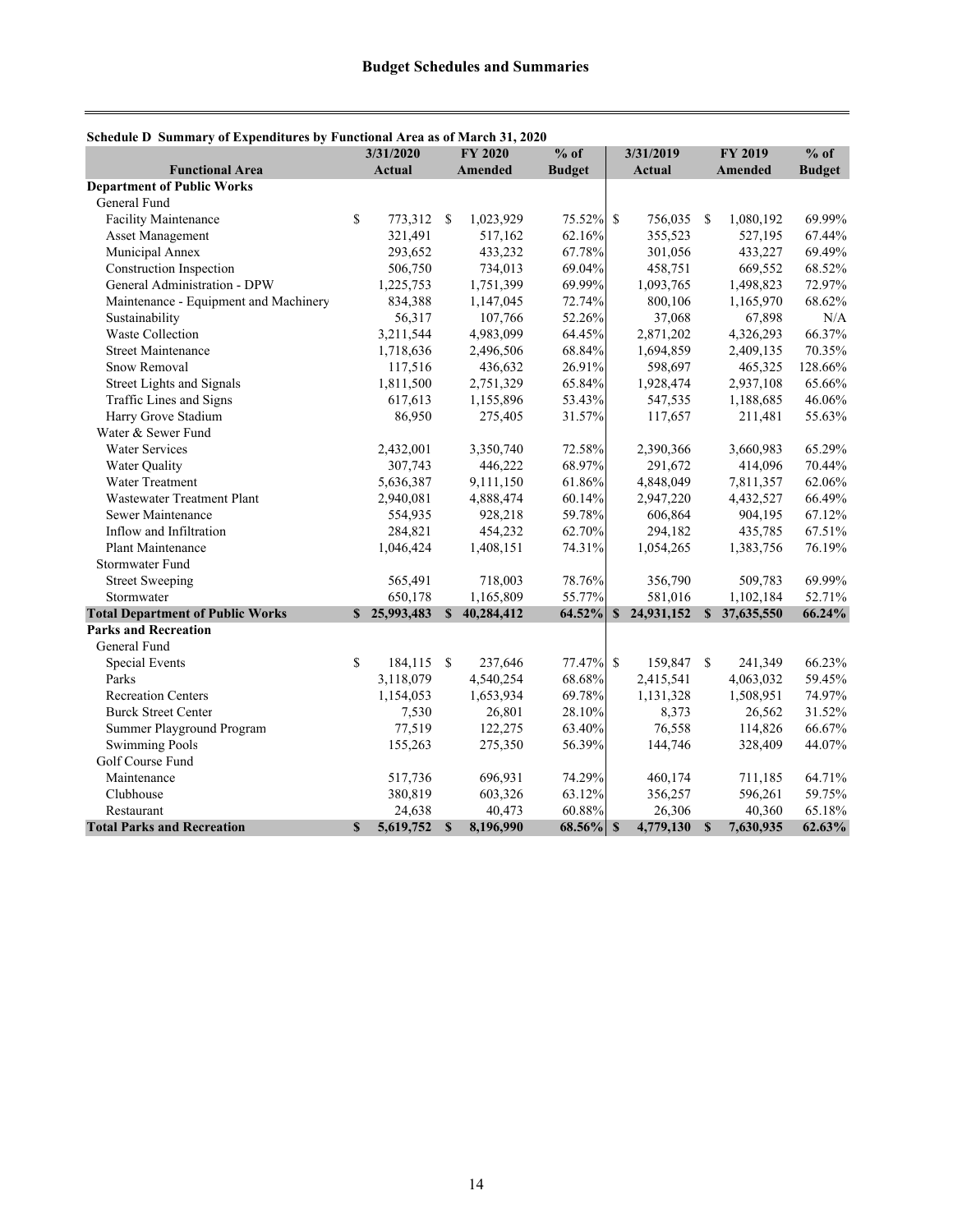| schedule D' summary or Expenditures by Functional Area as or march 91, |                           | 3/31/2020     |               | <b>FY 2020</b> | $%$ of        |               | 3/31/2019      |              | <b>FY 2019</b> | $%$ of        |
|------------------------------------------------------------------------|---------------------------|---------------|---------------|----------------|---------------|---------------|----------------|--------------|----------------|---------------|
| <b>Functional Area</b>                                                 |                           | <b>Actual</b> |               | Amended        | <b>Budget</b> |               | <b>Actual</b>  |              | Amended        | <b>Budget</b> |
| <b>Economic Development</b>                                            |                           |               |               |                |               |               |                |              |                |               |
| General Fund                                                           |                           |               |               |                |               |               |                |              |                |               |
| Economic Development                                                   | \$                        | 614,585       | <sup>\$</sup> | 851,769        | 72.15%        | $\mathbb{S}$  | 543,401 \$     |              | 898,155        | 60.50%        |
| Weinberg Center for the Arts                                           |                           |               |               |                |               |               |                |              |                |               |
| Weinberg                                                               |                           | 1,270,800     |               | 1,720,593      | 73.86%        |               | 1,228,408      |              | 1,650,381      | 74.43%        |
| Weinberg - Board of Directors                                          |                           | 143           |               | 382,500        | 0.04%         |               |                |              | 405,675        | $0.00\%$      |
| Parking Fund                                                           |                           |               |               |                |               |               |                |              |                |               |
| <b>Public Parking</b>                                                  |                           | 839,019       |               | 1,367,914      | 61.34%        |               | 742,160        |              | 1,258,494      | 58.97%        |
| Church Street Deck                                                     |                           | 140,198       |               | 326,792        | 42.90%        |               | 177,880        |              | 343,789        | 51.74%        |
| <b>Court Street Deck</b>                                               |                           | 152,268       |               | 330,636        | 46.05%        |               | 148,754        |              | 331,175        | 44.92%        |
| Carroll Creek Deck                                                     |                           | 175,661       |               | 512,518        | 34.27%        |               | 147,124        |              | 372,272        | 39.52%        |
| West Patrick Street Deck                                               |                           | 130,486       |               | 264,555        | 49.32%        |               | 118,329        |              | 252,907        | 46.79%        |
| East All Saints Street Deck                                            |                           | 114,515       |               | 261,312        | 43.82%        |               | 105,414        |              | 254,364        | 41.44%        |
| Airport Fund                                                           |                           |               |               |                |               |               |                |              |                |               |
| Airport                                                                |                           | 369,156       |               | 707,413        | 52.18%        |               | 335,615        |              | 712,080        | 47.13%        |
| Air Traffic Control Tower                                              |                           | 33,009        |               | 85,455         | 38.63%        |               | 34,852         |              | 80,200         | 43.46%        |
| <b>Total Economic Development</b>                                      | $\mathbf S$               | 3,839,840     | $\mathbf S$   | 6,811,457      | 56.37%        | $\mathbf S$   | 3,581,937      | $\mathbf S$  | 6,559,492      | 54.61%        |
| <b>Frederick Community Action Agency</b>                               |                           |               |               |                |               |               |                |              |                |               |
| General Fund                                                           |                           |               |               |                |               |               |                |              |                |               |
| Frederick Community Action Agency                                      | \$                        | 3,907,309     | S             | 6,812,092      | 57.36%        | \$            | 3,179,936      | -S           | 5,696,798      | 55.82%        |
| City Housing Fund                                                      |                           |               |               |                |               |               |                |              |                |               |
| <b>MPDU Housing</b>                                                    |                           | 12,500        |               | 56,000         | 22.32%        |               | 11,573         |              | 80,000         | 14.47%        |
| Community Health Center Fund                                           |                           |               |               |                |               |               |                |              |                |               |
| Community Health Center                                                |                           | 859,896       |               | 1,454,118      | 59.14%        |               | 693,916        |              | 1,152,094      | 60.23%        |
| <b>Rental Operations Fund</b>                                          |                           |               |               |                |               |               |                |              |                |               |
| <b>Rental Operations</b>                                               |                           | 41,337        |               | 60,577         | 68.24%        |               | 23,414         |              | 33,991         | 68.88%        |
| <b>Total Frederick Community Action Agency</b>                         | \$                        | 4,821,042     | $\mathbf S$   | 8,382,787      | 57.51%        | S             | 3,908,839      | $\mathbf S$  | 6,962,883      | 56.14%        |
| <b>Miscellaneous Cost Centers</b>                                      |                           |               |               |                |               |               |                |              |                |               |
| General Fund                                                           |                           |               |               |                |               |               |                |              |                |               |
| Fire                                                                   | \$                        | 309,812       | $\mathcal{S}$ | 311,793        | 99.36%        | <sup>\$</sup> | 316,892        | S            | 317,102        | 99.93%        |
| <b>Bus Maintenance</b>                                                 |                           | 19,304        |               | 19,285         | 100.10%       |               | 19,470         |              | 19,237         | 101.21%       |
| <b>Total Miscellaneous Cost Centers</b>                                | $\boldsymbol{\mathsf{S}}$ | 329,116       | $\mathbf S$   | 331,078        | 99.41%        | $\mathbf S$   | 336,362 \$     |              | 336,339        | 100.01%       |
| <b>Debt Service</b>                                                    |                           |               |               |                |               |               |                |              |                |               |
| General Fund                                                           | \$                        | 7,701,757     | <sup>\$</sup> | 8,188,601      | 94.05%        | <sup>\$</sup> | 7,012,350      | - S          | 7,290,153      | 96.19%        |
| Water & Sewer Fund                                                     |                           | 2,816,090     |               | 12,658,225     | 22.25%        |               | 2,855,894      |              | 11,211,007     | 25.47%        |
| Parking Fund                                                           |                           | 311,843       |               | 2,118,197      | 14.72%        |               | 365,603        |              | 2,128,239      | 17.18%        |
| Stormwater Fund                                                        |                           | 47,826        |               | 173,892        | 27.50%        |               | 42,351         |              | 103,289        | 41.00%        |
| Airport Fund                                                           |                           | 100,617       |               | 2,133,892      | 4.72%         |               | 122,687        |              | 1,186,476      | 10.34%        |
| Golf Course Fund                                                       |                           | 16,679        |               | 77,394         | 21.55%        |               | 18,104         |              | 74,474         | 24.31%        |
| <b>Total Debt Service</b>                                              |                           | \$10,994,812  | $\mathbf S$   | 25,350,201     | 43.37%        | $\mathbf{s}$  | 10,416,989     |              | \$21,993,638   | 47.36%        |
| Contingency                                                            |                           |               |               |                |               |               |                |              |                |               |
| General Fund                                                           | \$                        |               | \$            | 96,388         | $0.00\%$      | $\mathbf S$   |                | $\mathbb{S}$ | 50,863         | $0.00\%$      |
| Water & Sewer Fund                                                     |                           |               |               | 200,000        | $0.00\%$      |               |                |              | 200,000        | $0.00\%$      |
| Parking Fund                                                           |                           |               |               | 100,000        | $0.00\%$      |               |                |              | 100,000        | $0.00\%$      |
| <b>Stormwater Fund</b>                                                 |                           |               |               | 10,000         | $0.00\%$      |               |                |              | 10,000         | $0.00\%$      |
| Golf Course Fund                                                       |                           |               |               | 95,846         | $0.00\%$      |               |                |              |                | N/A           |
| <b>Total Contingency</b>                                               | \$                        |               | \$            | 502,234        | $0.00\%$ \$   |               | $\overline{a}$ | $\mathbf{s}$ | 360,863        | $0.00\%$      |

#### **Schedule D Summary of Expenditures by Functional Area as of March 31, 2020**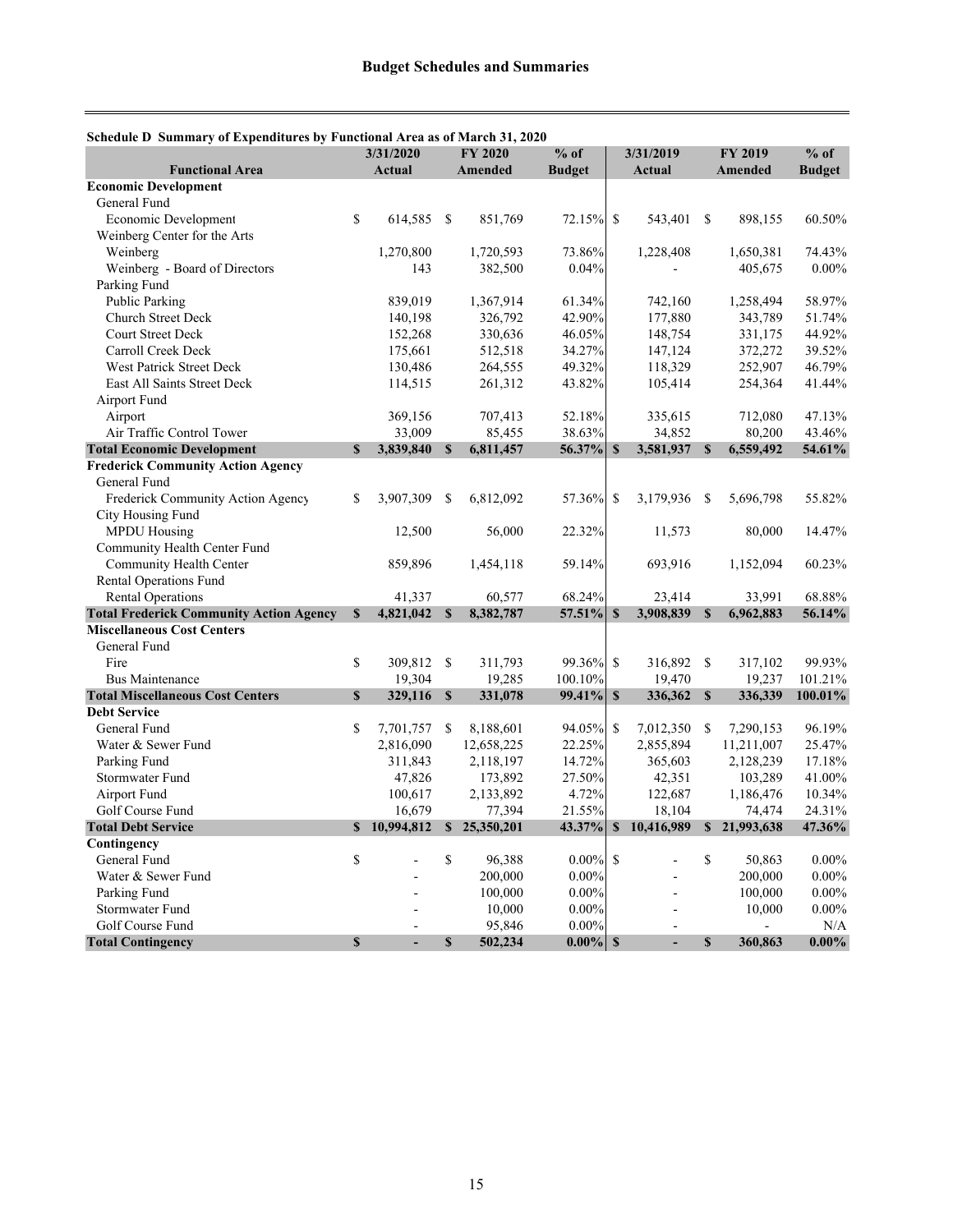|                                           | Schedule D Summary of Expenditures by Functional Area as of March 31, 2020 |                          |          |                |               |          |                          |                |               |               |  |  |
|-------------------------------------------|----------------------------------------------------------------------------|--------------------------|----------|----------------|---------------|----------|--------------------------|----------------|---------------|---------------|--|--|
|                                           |                                                                            | 3/31/2020                |          | <b>FY 2020</b> | $%$ of        |          | 3/31/2019                | <b>FY 2019</b> |               | $%$ of        |  |  |
| <b>Functional Area</b>                    |                                                                            | Actual                   |          | Amended        | <b>Budget</b> | Actual   |                          | Amended        |               | <b>Budget</b> |  |  |
| <b>Fund Balance (Reserves)</b>            |                                                                            |                          |          |                |               |          |                          |                |               |               |  |  |
| General Fund                              | S                                                                          | Ξ.                       | \$       | 10.923.099     | $0.00\%$ \$   |          | ۰                        | S              | 10,060,345    | $0.00\%$      |  |  |
| Stormwater Fund                           |                                                                            | -                        |          | 42.191         | $0.00\%$      |          | $\overline{\phantom{0}}$ |                | -             | N/A           |  |  |
| <b>Total Fund Balance (Reserves)</b>      | $\mathbf S$                                                                | $\overline{\phantom{a}}$ | S        | 10,965,290     | $0.00\%$ S    |          | $\blacksquare$           | <b>S</b>       | 10,068,486    | $0.00\%$      |  |  |
| <b>Capital Improvements Program</b>       |                                                                            |                          |          |                |               |          |                          |                |               |               |  |  |
| General Fund                              | \$                                                                         | 9.645.247                | \$.      | 10.652.864     | $90.54\%$ \$  |          | 5.761.438                | S.             | 10.162,665    | 56.69%        |  |  |
| Water & Sewer                             |                                                                            | 5.024.285                |          | 3,050,000      | 164.73%       |          | 8.996.593                |                | 7,275,000     | 123.66%       |  |  |
| Stormwater                                |                                                                            | 1.188.974                |          | 3,373,000      | 35.25%        |          | 436,110                  |                | 947,000       | 46.05%        |  |  |
| Airport                                   |                                                                            | 2,752,904                |          | 4.912.810      | 56.04%        |          | 1.049.492                |                | 3,762,000     | 27.90%        |  |  |
| <b>Total Capital Improvements Program</b> | S.                                                                         | 18,678,195               | <b>S</b> | 23,488,674     | $79.52\%$     | <b>S</b> | 16,493,508               |                | 22,721,665    | 72.59%        |  |  |
|                                           |                                                                            |                          |          |                |               |          |                          |                |               |               |  |  |
| <b>Total All Funds</b>                    |                                                                            | \$108,491,352            |          | \$175,303,268  | $61.89\%$     |          | \$100,413,219            |                | \$162,709,800 | 61.71%        |  |  |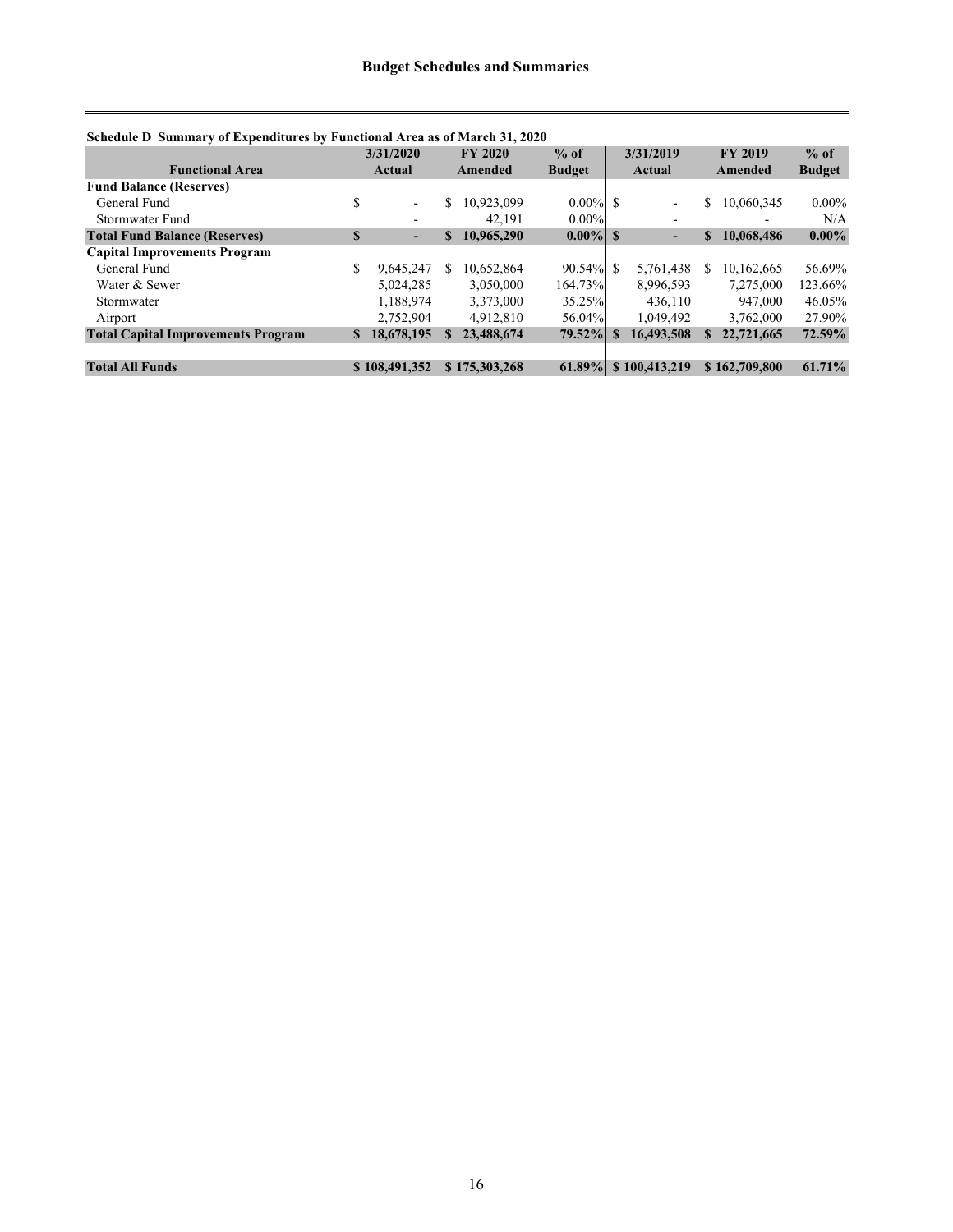#### **Schedule E Use of Fund Balance**

The schedule below shows the anticipated beginning and ending fund balance for the General and applicable Enterprise funds. The uses of fund balance detailed below are within the financial administration policy guidelines as set forth by the Board of Aldermen.

|                              |                      |                                  |                          | Water &                  | <b>Parking</b>           | <b>Stormwater</b>        | Rental                   |              |
|------------------------------|----------------------|----------------------------------|--------------------------|--------------------------|--------------------------|--------------------------|--------------------------|--------------|
|                              | <b>General Fund</b>  | Weinberg                         | <b>City Housing</b>      | <b>Sewer Fund</b>        | Fund                     | Fund                     | <b>Operations</b>        | <b>Total</b> |
| <b>Beginning Balance</b>     | $$19,924,366$ \, $$$ | $\overline{\phantom{0}}$         | S<br>56,000              | \$3,483,581              | \$6,274,682              | 368,155                  | 50,050<br>- \$           | \$30,156,834 |
| Less FY 2020 budgeted use:   |                      |                                  |                          |                          |                          |                          |                          |              |
| Capital Improvements Program | 2,926,612            |                                  | $\blacksquare$           | 1,350,000                | 844,245                  |                          | $\overline{\phantom{0}}$ | 5,120,857    |
| Capital Purchases            | 1,996,578            | $\overline{\phantom{0}}$         | $\overline{\phantom{0}}$ | 769,696                  | $\overline{\phantom{0}}$ | $\overline{\phantom{0}}$ | 16,612                   | 2,782,886    |
| Other                        | 1.000.000            |                                  | 56,000                   | $\overline{\phantom{0}}$ | $\overline{\phantom{0}}$ |                          | ۰.                       | 1,056,000    |
| Reserves                     | 10,923,099           |                                  |                          |                          |                          |                          | ۰                        | 10,923,099   |
| Total Use of Fund Balance    | 16,846,289           |                                  | 56,000                   | \$2,119,696              | 844,245                  |                          | 16,612                   | \$19,882,842 |
| <b>Ending Balance</b>        | 3,078,077            | - \$<br>$\overline{\phantom{0}}$ | $\overline{\phantom{0}}$ | \$1,363,885              | \$5,430,437              | $368,155$ \$             | 33,438                   | \$10,273,992 |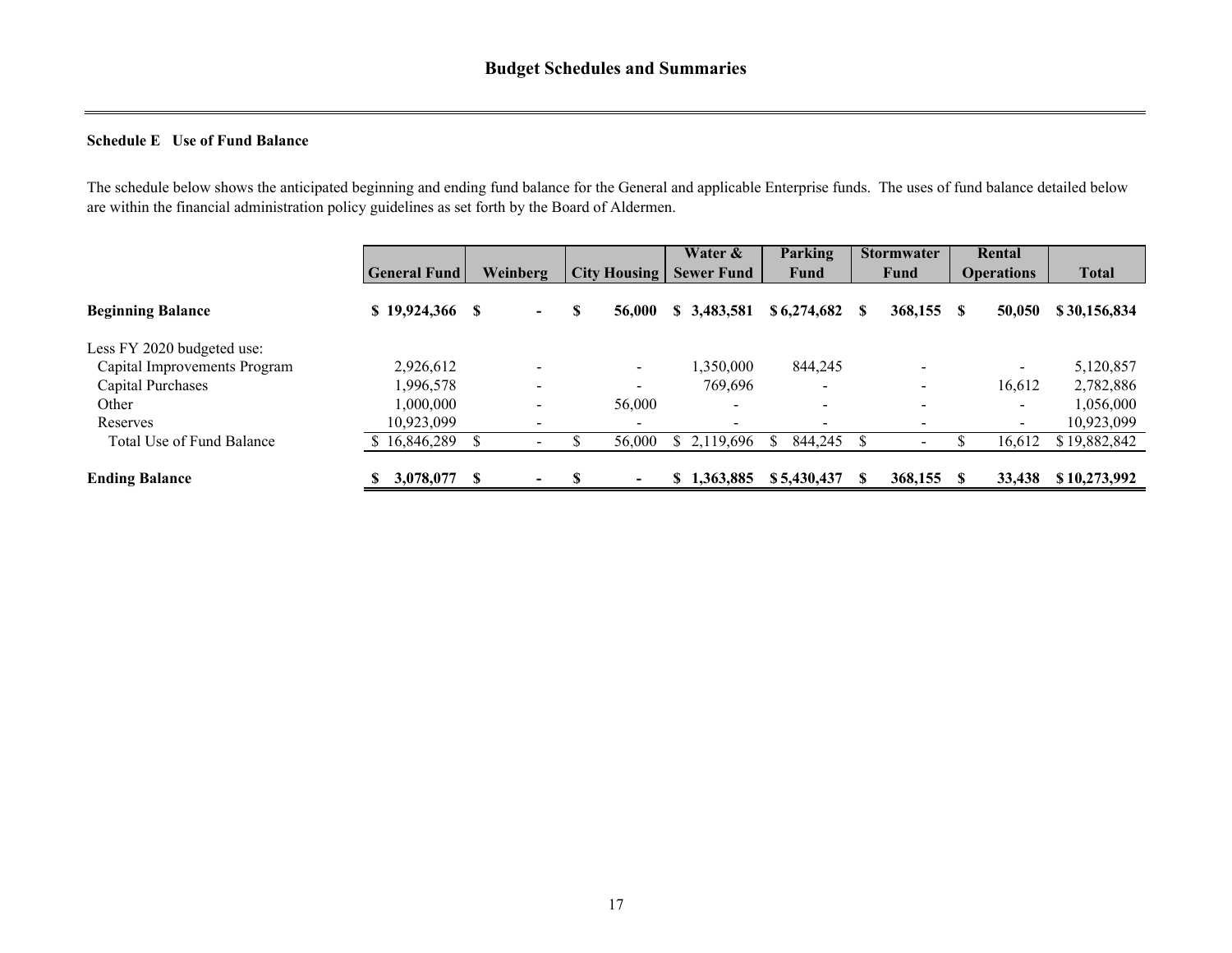j,

| Schedule F Summary of Full-Time Equivalent Positions by Fund |                |                |                |                |                |  |  |  |  |  |  |
|--------------------------------------------------------------|----------------|----------------|----------------|----------------|----------------|--|--|--|--|--|--|
|                                                              | <b>FY 2020</b> | <b>FY 2019</b> | <b>FY 2018</b> | <b>FY 2017</b> | <b>FY 2016</b> |  |  |  |  |  |  |
| Fund                                                         | <b>Adopted</b> | <b>Adopted</b> | <b>Adopted</b> | <b>Adopted</b> | <b>Adopted</b> |  |  |  |  |  |  |
| <b>General Fund</b>                                          |                |                |                |                |                |  |  |  |  |  |  |
| Mayor's Office                                               | 7.50           | 8.50           | 6.50           | 6.50           | 6.70           |  |  |  |  |  |  |
| Legal                                                        | 6.50           | 6.00           | 6.00           | 6.00           | 6.00           |  |  |  |  |  |  |
| Finance                                                      | 9.00           | 9.00           | 9.00           | 8.00           | 8.00           |  |  |  |  |  |  |
| Purchasing                                                   | 7.00           | 7.00           | 7.00           | 7.00           | 7.00           |  |  |  |  |  |  |
| <b>Budget</b>                                                | 1.50           | 1.50           | 1.50           | 2.00           | 2.00           |  |  |  |  |  |  |
| <b>Information Technology</b>                                | 5.20           | 4.20           | 4.20           | 4.20           | 4.20           |  |  |  |  |  |  |
| Geographic Information Systems                               | 2.20           | 2.20           | 2.20           | 2.20           | 2.20           |  |  |  |  |  |  |
| Audio Visual                                                 | 3.00           | 2.00           | 2.00           | 2.00           | 2.00           |  |  |  |  |  |  |
| <b>Human Resources</b>                                       | 6.00           | 6.00           | 6.00           | 6.00           | 6.00           |  |  |  |  |  |  |
| Risk, Safety and Compliance                                  | 3.40           | 3.40           | 3.40           | 3.40           | 3.40           |  |  |  |  |  |  |
| Planning                                                     | 14.15          | 13.15          | 13.00          | 12.35          | 12.35          |  |  |  |  |  |  |
| Code Enforcement                                             | 8.50           | 8.50           | 8.50           | 8.50           | 8.50           |  |  |  |  |  |  |
| <b>Facility Maintenance</b>                                  | 10.20          | 10.20          | 10.20          | 10.20          | 10.20          |  |  |  |  |  |  |
| <b>Asset Management</b>                                      | 1.00           | 1.00           | 1.00           | 1.00           | 1.00           |  |  |  |  |  |  |
| <b>Special Events</b>                                        | 2.25           | 2.25           | 2.25           | 2.25           | 2.25           |  |  |  |  |  |  |
| Police                                                       | 199.55         | 198.25         | 199.50         | 195.51         | 192.56         |  |  |  |  |  |  |
| <b>Building Inspection</b>                                   | 12.90          | 12.90          | 12.90          | 11.90          | 10.90          |  |  |  |  |  |  |
| <b>Electrical Inspection</b>                                 | 2.80           | 2.80           | 2.80           | 2.80           | 2.80           |  |  |  |  |  |  |
| <b>Construction Inspection</b>                               | 6.00           | 6.00           | 5.00           | 4.90           | 4.90           |  |  |  |  |  |  |
| General Administration - DPW                                 | 12.87          | 12.27          | 12.27          | 12.27          | 12.27          |  |  |  |  |  |  |
| Maintenance - Equipment and                                  |                |                |                |                |                |  |  |  |  |  |  |
| Machinery                                                    | 10.70          | 10.70          | 10.70          | 10.70          | 10.70          |  |  |  |  |  |  |
| Sustainability                                               | 0.35           | 0.35           |                |                |                |  |  |  |  |  |  |
| Engineering                                                  | 11.38          | 11.38          | 12.40          | 12.40          | 12.40          |  |  |  |  |  |  |
| <b>Waste Collection</b>                                      | 23.70          | 23.70          | 23.70          | 23.34          | 23.34          |  |  |  |  |  |  |
| <b>Street Maintenance</b>                                    | 13.30          | 13.30          | 13.30          | 12.30          | 12.30          |  |  |  |  |  |  |
| <b>Street Lights and Signals</b>                             | 14.20          | 14.20          | 14.20          | 14.20          | 14.20          |  |  |  |  |  |  |
| Traffic Lines and Signs                                      | 5.56           | 5.56           | 5.56           | 5.56           | 5.56           |  |  |  |  |  |  |
| Parks                                                        | 27.62          | 28.13          | 28.13          | 27.39          | 25.25          |  |  |  |  |  |  |
| <b>Recreation Centers</b>                                    | 18.57          | 19.64          | 19.64          | 19.60          | 18.42          |  |  |  |  |  |  |
| Summer Playground Program                                    | 2.34           | 2.18           | 2.18           | 2.00           | 2.00           |  |  |  |  |  |  |
| <b>Swimming Pools</b>                                        | 1.92           | 1.77           | 1.77           | 2.16           | 2.16           |  |  |  |  |  |  |
| <b>Economic Development</b>                                  | 4.00           | 4.00           | 4.00           | 4.00           | 4.00           |  |  |  |  |  |  |
| Frederick Community Action Agency                            | 45.68          | 38.53          | 39.63          | 61.23          | 50.70          |  |  |  |  |  |  |
| <b>Total General Fund</b>                                    | 500.84         | 490.55         | 490.43         | 503.86         | 486.26         |  |  |  |  |  |  |
| <b>Weinberg Center for the Arts</b>                          |                |                |                |                |                |  |  |  |  |  |  |
| Weinberg                                                     | 9.29           | 9.33           | 9.33           | 8.83           | 8.33           |  |  |  |  |  |  |
| <b>Total Weinberg Center for the Arts</b>                    | 9.29           | 9.33           | 9.33           | 8.83           | 8.33           |  |  |  |  |  |  |

## **Schedule F Summary of Full-Time Equivalent Positions by Fund**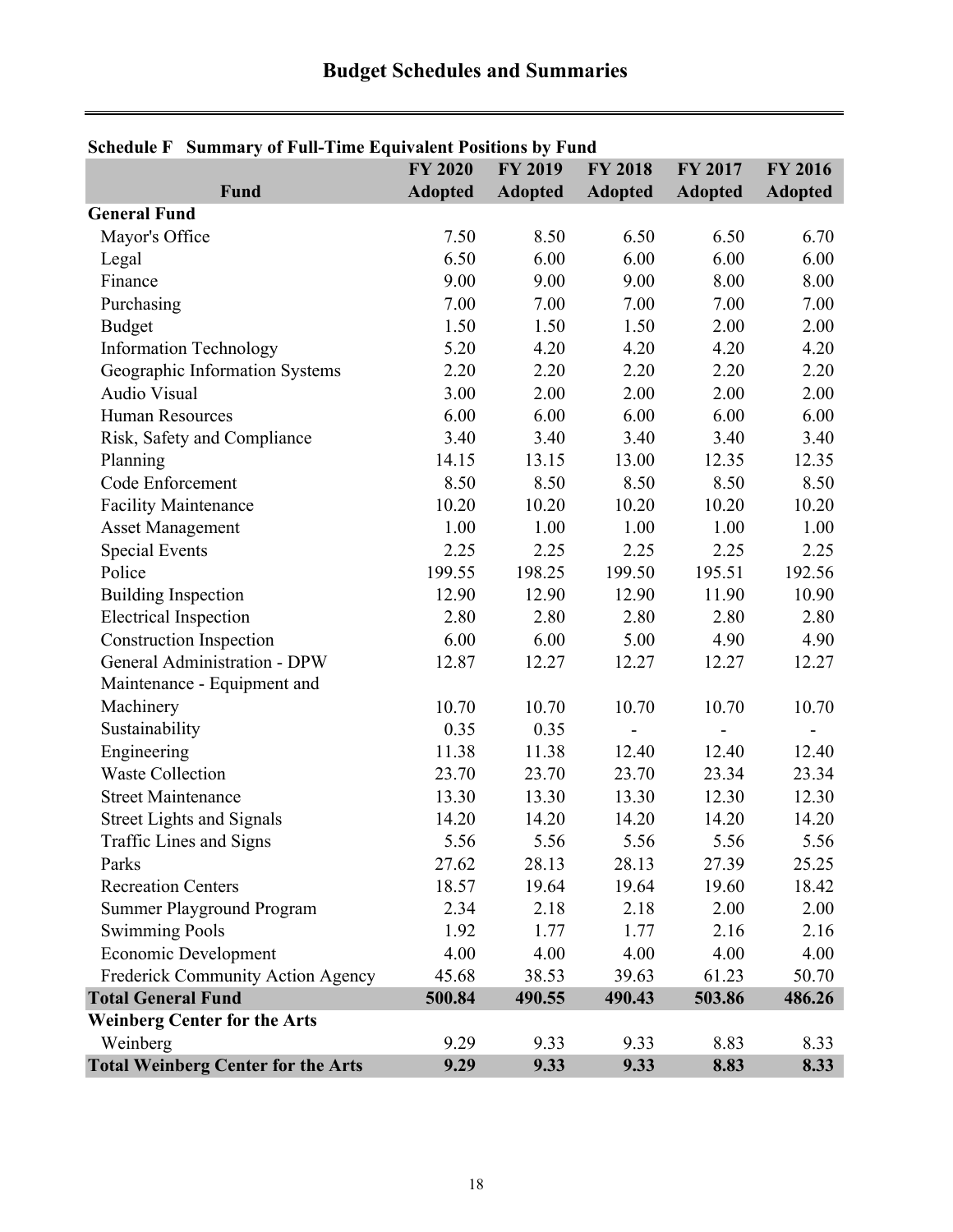| Schedule F Summary of Fun-Thile Equivalent Fositions by Fund |                |                |                |                |                |
|--------------------------------------------------------------|----------------|----------------|----------------|----------------|----------------|
|                                                              | <b>FY 2020</b> | <b>FY 2019</b> | <b>FY 2018</b> | <b>FY 2017</b> | <b>FY 2016</b> |
| Fund                                                         | <b>Adopted</b> | <b>Adopted</b> | <b>Adopted</b> | <b>Adopted</b> | <b>Adopted</b> |
| <b>Water &amp; Sewer Fund</b>                                |                |                |                |                |                |
| Finance                                                      | 3.00           | 3.00           | 3.00           | 3.00           | 3.00           |
| Plumbing Inspection                                          | 2.80           | 2.80           | 2.80           | 2.80           | 2.80           |
| <b>Water Services</b>                                        | 18.28          | 18.50          | 18.50          | 18.50          | 18.50          |
| <b>Water Quality</b>                                         | 3.13           | 3.13           | 3.13           | 3.13           | 3.13           |
| <b>Water Treatment</b>                                       | 21.33          | 21.33          | 21.33          | 18.33          | 18.33          |
| <b>Wastewater Treatment Plant</b>                            | 15.22          | 15.23          | 14.23          | 14.23          | 14.23          |
| Sewer Maintenance                                            | 5.99           | 5.66           | 5.66           | 5.66           | 5.66           |
| Inflow and Infiltration                                      | 3.23           | 3.23           | 3.23           | 3.23           | 3.23           |
| <b>Plant Maintenance</b>                                     | 11.13          | 11.13          | 11.13          | 10.13          | 10.13          |
| <b>Total Water &amp; Sewer Fund</b>                          | 84.11          | 84.01          | 83.01          | 79.01          | 79.01          |
| <b>Parking Fund</b>                                          |                |                |                |                |                |
| <b>Public Parking</b>                                        | 12.23          | 12.23          | 11.83          | 12.71          | 12.69          |
| <b>Church Street Deck</b>                                    | 2.00           | 2.00           | 1.88           | 1.76           | 1.76           |
| <b>Court Street Deck</b>                                     | 2.00           | 2.00           | 1.88           | 1.83           | 1.83           |
| Carroll Creek Deck                                           | 2.00           | 2.00           | 1.88           | 1.76           | 1.76           |
| <b>West Patrick Street Deck</b>                              | 2.00           | 2.00           | 1.88           | 1.76           | 1.76           |
| East All Saints Street Deck                                  | 2.00           | 2.00           | 1.88           | 1.74           | 1.76           |
| <b>Total Parking Fund</b>                                    | 22.23          | 22.23          | 21.23          | 21.56          | 21.56          |
| <b>Storm Water Fund</b>                                      |                |                |                |                |                |
| <b>Street Sweeping</b>                                       | 4.00           | 4.00           | 4.00           | 3.00           | 3.00           |
| <b>Storm Water</b>                                           | 7.26           | 6.96           | 4.96           | 4.96           | 4.96           |
| <b>Total Storm Water Fund</b>                                | 11.26          | 10.96          | 8.96           | 7.96           | 7.96           |
| <b>Airport Fund</b>                                          |                |                |                |                |                |
| Airport                                                      | 3.00           | 3.00           | 3.50           | 2.50           | 2.50           |
| <b>Total Airport Fund</b>                                    | 3.00           | 3.00           | 3.50           | 2.50           | 2.50           |
| <b>Golf Course Fund</b>                                      |                |                |                |                |                |
| Maintenance                                                  | 7.29           | 8.19           | 8.19           | 8.00           | 7.51           |
| Clubhouse                                                    | 6.29           | 6.81           | 6.81           | 6.80           | 6.20           |
| Restaurant                                                   |                |                |                |                |                |
| <b>Total Golf Course Fund</b>                                | 13.58          | 15.00          | 15.00          | 14.80          | 13.71          |
| <b>Rental Operations Fund</b>                                |                |                |                |                |                |
| <b>Rental Operations</b>                                     | 0.30           | 0.30           | 0.15           | 0.15           | 0.15           |
| <b>Total Rental Operations Fund</b>                          | 0.30           | 0.30           | 0.15           | 0.15           | 0.15           |
| <b>Community Health Center Fund</b>                          |                |                |                |                |                |
| <b>Community Health Center</b>                               | 30.76          | 26.34          | 24.43          |                |                |
|                                                              |                |                |                |                |                |
| <b>Total Community Health Center Fund</b>                    | 30.76          | 26.34          | 24.43          | L.             |                |
| <b>Community Development Fund</b>                            |                |                |                |                |                |
| <b>Community Development</b>                                 | 1.00           | 1.00           | 1.00           | 1.00           | 1.00           |
| <b>Total Community Development Fund</b>                      | 1.00           | 1.00           | 1.00           | 1.00           | 1.00           |
| <b>Total All Funds</b>                                       | 676.37         | 662.72         | 657.04         | 639.67         | 620.48         |

## **Schedule F Summary of Full-Time Equivalent Positions by Fund**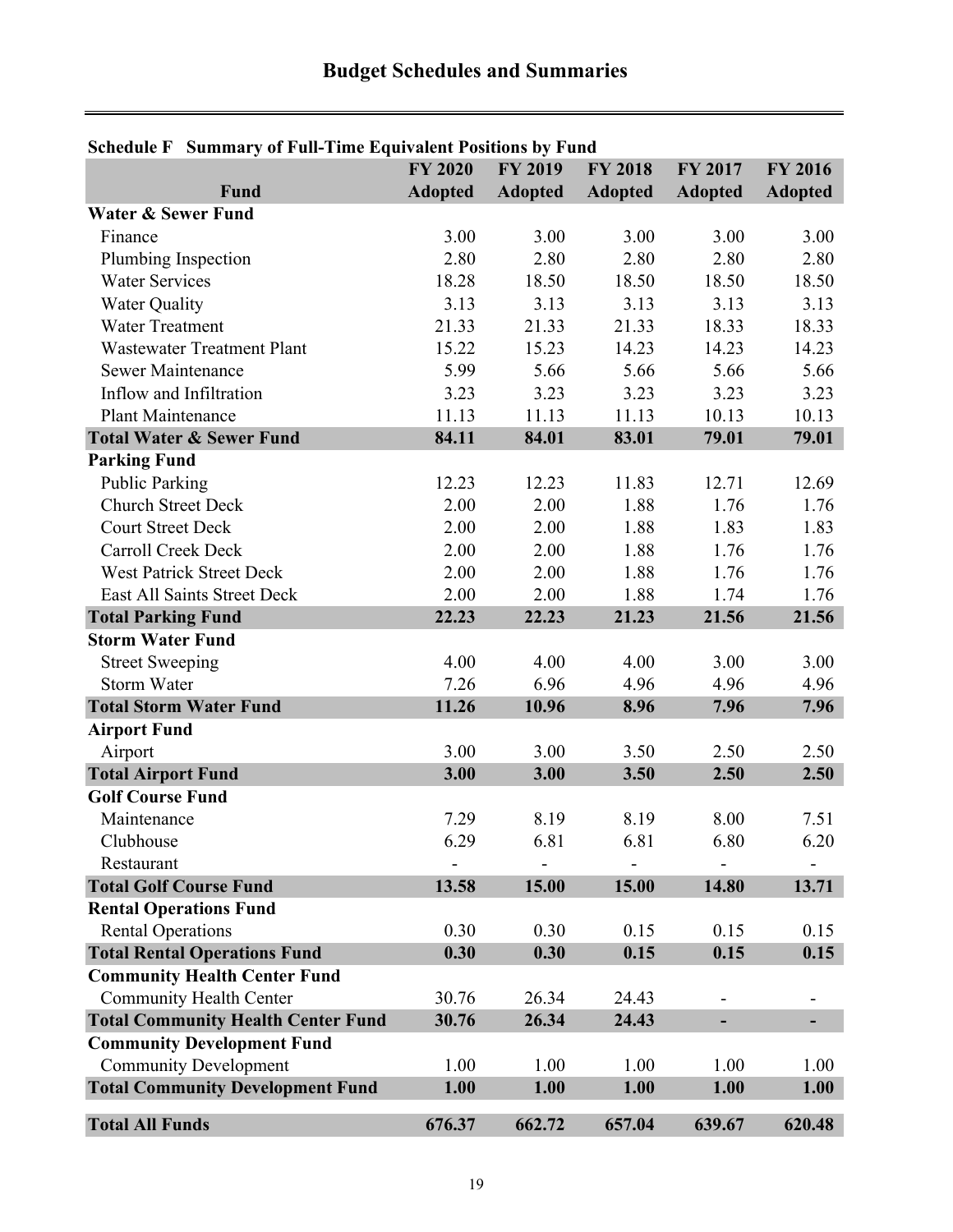| Schedule G Summary of Full - Filme Equivalents by Functional Area |                |                |                |                |                |
|-------------------------------------------------------------------|----------------|----------------|----------------|----------------|----------------|
|                                                                   | <b>FY 2020</b> | <b>FY 2019</b> | <b>FY 2018</b> | <b>FY 2017</b> | <b>FY 2016</b> |
| <b>Functional Area</b>                                            | <b>Adopted</b> | <b>Adopted</b> | <b>Adopted</b> | <b>Adopted</b> | <b>Adopted</b> |
| <b>General Government</b>                                         |                |                |                |                |                |
| General Fund                                                      |                |                |                |                |                |
| Mayor's Office                                                    | 7.50           | 8.50           | 6.50           | 6.50           | 6.70           |
| Legal                                                             | 6.50           | 6.00           | 6.00           | 6.00           | 6.00           |
| Finance                                                           | 9.00           | 9.00           | 9.00           | 8.00           | 8.00           |
| Purchasing                                                        | 7.00           | 7.00           | 7.00           | 7.00           | 7.00           |
| <b>Budget</b>                                                     | 1.50           | 1.50           | 1.50           | 2.00           | 2.00           |
| <b>Information Technology</b>                                     | 5.20           | 4.20           | 4.20           | 4.20           | 4.20           |
| Geographic Information Systems                                    | 2.20           | 2.20           | 2.20           | 2.20           | 2.20           |
| <b>Audio Visual</b>                                               | 3.00           | 2.00           | 2.00           | 2.00           | 2.00           |
| <b>Human Resources</b>                                            | 6.00           | 6.00           | 6.00           | 6.00           | 6.00           |
| Risk, Safety and Compliance                                       | 3.40           | 3.40           | 3.40           | 3.40           | 3.40           |
| Water & Sewer Fund                                                |                |                |                |                |                |
| Finance                                                           | 3.00           | 3.00           | 3.00           | 3.00           | 3.00           |
| <b>Total General Government</b>                                   | 54.30          | 52.80          | 50.80          | 50.30          | 50.50          |
| <b>Frederick Police Department</b>                                |                |                |                |                |                |
| General Fund                                                      |                |                |                |                |                |
| Police                                                            | 199.55         | 198.25         | 199.50         | 195.51         | 192.56         |
| <b>Total Frederick Police Department</b>                          | 199.55         | 198.25         | 199.50         | 195.51         | 192.56         |
| <b>Planning and Community Development</b>                         |                |                |                |                |                |
| General Fund                                                      |                |                |                |                |                |
| Planning                                                          | 14.15          | 13.15          | 13.00          | 12.35          | 12.35          |
| <b>Community Development Fund</b>                                 |                |                |                |                |                |
| <b>Community Development</b>                                      | 1.00           | 1.00           | 1.00           | 1.00           | 1.00           |
| <b>Total Planning and Community</b>                               |                |                |                |                |                |
| <b>Development</b>                                                | 15.15          | 14.15          | 14.00          | 13.35          | 13.35          |
| <b>Engineering, Permits, and Inspections</b>                      |                |                |                |                |                |
| General Fund                                                      |                |                |                |                |                |
| Code Enforcement                                                  | 8.50           | 8.50           | 8.50           | 8.50           | 8.50           |
| <b>Building Inspection</b>                                        | 12.90          | 12.90          | 12.90          | 11.90          | 10.90          |
| <b>Electrical Inspection</b>                                      | 2.80           | 2.80           | 2.80           | 2.80           | 2.80           |
| Engineering                                                       | 11.38          | 11.38          | 12.40          | 12.40          | 12.40          |
| Water & Sewer Fund                                                |                |                |                |                |                |
| Plumbing Inspection                                               | 2.80           | 2.80           | 2.80           | 2.80           | 2.80           |
| <b>Total Engineering, Permits, and</b>                            |                |                |                |                |                |
| <b>Inspections</b>                                                | 38.38          | 38.38          | 39.40          | 38.40          | 37.40          |

## **Schedule G Summary of Full -Time Equivalents by Functional Area**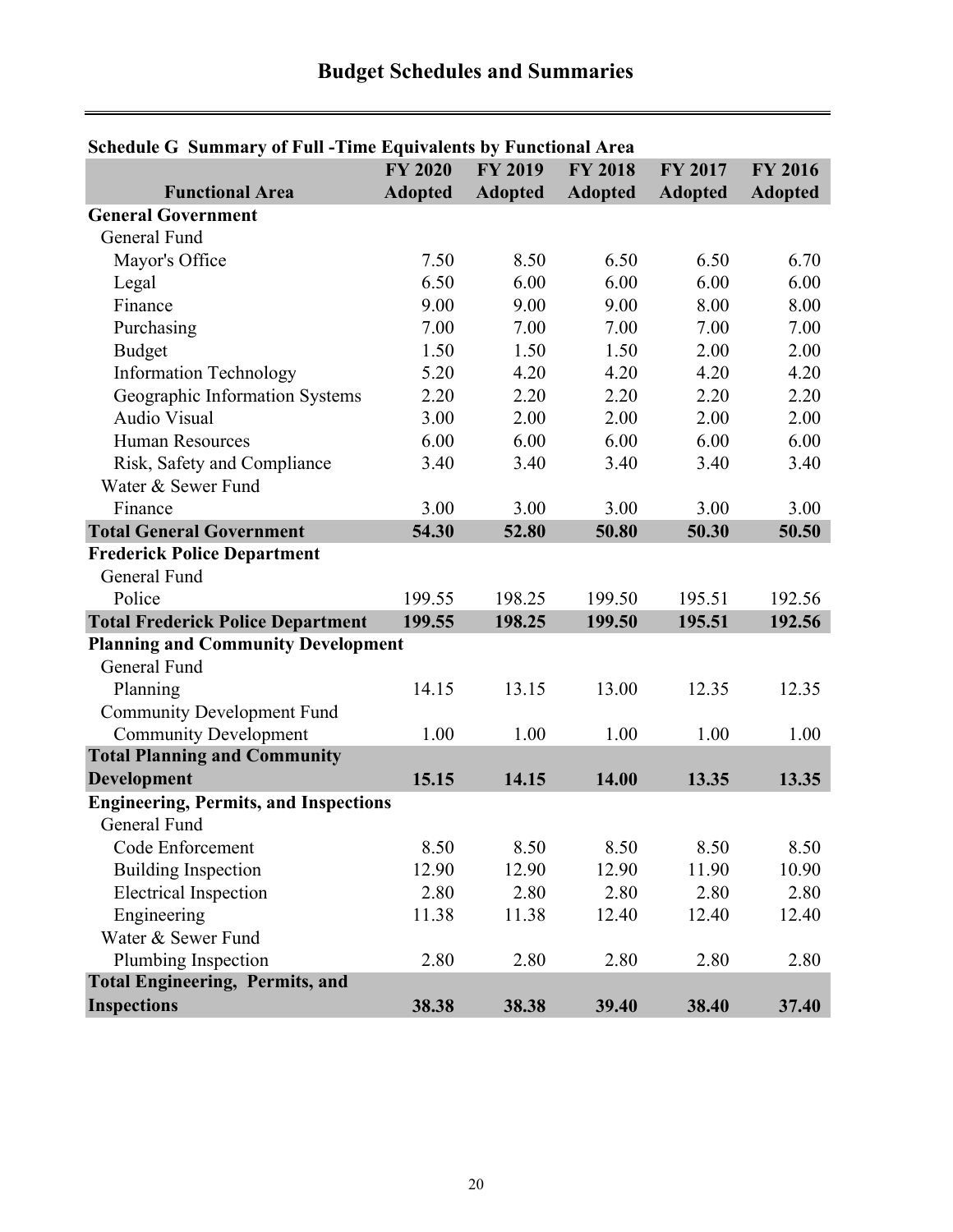| Schedule G Summary of Full - Fine Equivalents by Functional Area | <b>FY 2020</b> | <b>FY 2019</b> | <b>FY 2018</b> |                          | <b>FY 2016</b>           |
|------------------------------------------------------------------|----------------|----------------|----------------|--------------------------|--------------------------|
| <b>Functional Area</b>                                           | <b>Adopted</b> |                |                | FY 2017                  |                          |
|                                                                  |                | <b>Adopted</b> | <b>Adopted</b> | <b>Adopted</b>           | <b>Adopted</b>           |
| <b>Department of Public Works</b><br>General Fund                |                |                |                |                          |                          |
|                                                                  |                |                |                |                          |                          |
| <b>Facility Maintenance</b>                                      | 10.20          | 10.20          | 10.20          | 10.20                    | 10.20                    |
| <b>Asset Management</b>                                          | 1.00           | 1.00           | 1.00           | 1.00                     | 1.00                     |
| <b>Construction Inspection</b>                                   | 6.00           | 6.00           | 5.00           | 4.90                     | 4.90                     |
| <b>General Administration - DPW</b>                              | 12.87          | 12.27          | 12.27          | 12.27                    | 12.27                    |
| Maintenance - Equipment and                                      |                |                |                |                          |                          |
| Machinery                                                        | 10.70          | 10.70          | 10.70          | 10.70                    | 10.70                    |
| Sustainability                                                   | 0.35           | 0.35           |                | $\overline{a}$           | $\overline{\phantom{m}}$ |
| <b>Waste Collection</b>                                          | 23.70          | 23.70          | 23.70          | 23.34                    | 23.34                    |
| <b>Street Maintenance</b>                                        | 13.30          | 13.30          | 13.30          | 12.30                    | 12.30                    |
| <b>Street Lights and Signals</b>                                 | 14.20          | 14.20          | 14.20          | 14.20                    | 14.20                    |
| Traffic Lines and Signs                                          | 5.56           | 5.56           | 5.56           | 5.56                     | 5.56                     |
| Water & Sewer Fund                                               |                |                |                |                          |                          |
| <b>Water Services</b>                                            | 18.28          | 18.50          | 18.50          | 18.50                    | 18.50                    |
| <b>Water Quality</b>                                             | 3.13           | 3.13           | 3.13           | 3.13                     | 3.13                     |
| <b>Water Treatment</b>                                           | 21.33          | 21.33          | 21.33          | 18.33                    | 18.33                    |
| <b>Wastewater Treatment Plant</b>                                | 15.22          | 15.23          | 14.23          | 14.23                    | 14.23                    |
| <b>Sewer Maintenance</b>                                         | 5.99           | 5.66           | 5.66           | 5.66                     | 5.66                     |
| Inflow and Infiltration                                          | 3.23           | 3.23           | 3.23           | 3.23                     | 3.23                     |
| <b>Plant Maintenance</b>                                         | 11.13          | 11.13          | 11.13          | 10.13                    | 10.13                    |
| <b>Storm Water Fund</b>                                          |                |                |                |                          |                          |
| <b>Street Sweeping</b>                                           | 4.00           | 4.00           | 4.00           | 3.00                     | 3.00                     |
| <b>Storm Water</b>                                               | 7.26           | 6.96           | 4.96           | 4.96                     | 4.96                     |
| <b>Total Department of Public Works</b>                          | 187.45         | 186.45         | 182.10         | 175.64                   | 175.64                   |
| <b>Parks and Recreation</b>                                      |                |                |                |                          |                          |
| General Fund                                                     |                |                |                |                          |                          |
| <b>Special Events</b>                                            | 2.25           | 2.25           | 2.25           | 2.25                     | 2.25                     |
| Parks                                                            | 27.62          | 28.13          | 28.13          | 27.39                    | 25.25                    |
| <b>Recreation Centers</b>                                        | 18.57          | 19.64          | 19.64          | 19.60                    | 18.42                    |
| <b>Summer Playground Program</b>                                 | 2.34           | 2.18           | 2.18           | 2.00                     | 2.00                     |
| <b>Swimming Pools</b>                                            | 1.92           | 1.77           | 1.77           | 2.16                     | 2.16                     |
| Golf Course Fund                                                 |                |                |                |                          |                          |
| Maintenance                                                      | 7.29           | 8.19           | 8.19           | 8.00                     | 7.51                     |
| Clubhouse                                                        | 6.29           | 6.81           | 6.81           | 6.80                     | 6.20                     |
| Restaurant                                                       |                | -              |                | $\overline{\phantom{0}}$ |                          |
| <b>Total Parks and Recreation</b>                                | 66.28          | 68.97          | 68.97          | 68.20                    | 63.79                    |

## **Schedule G Summary of Full -Time Equivalents by Functional Area**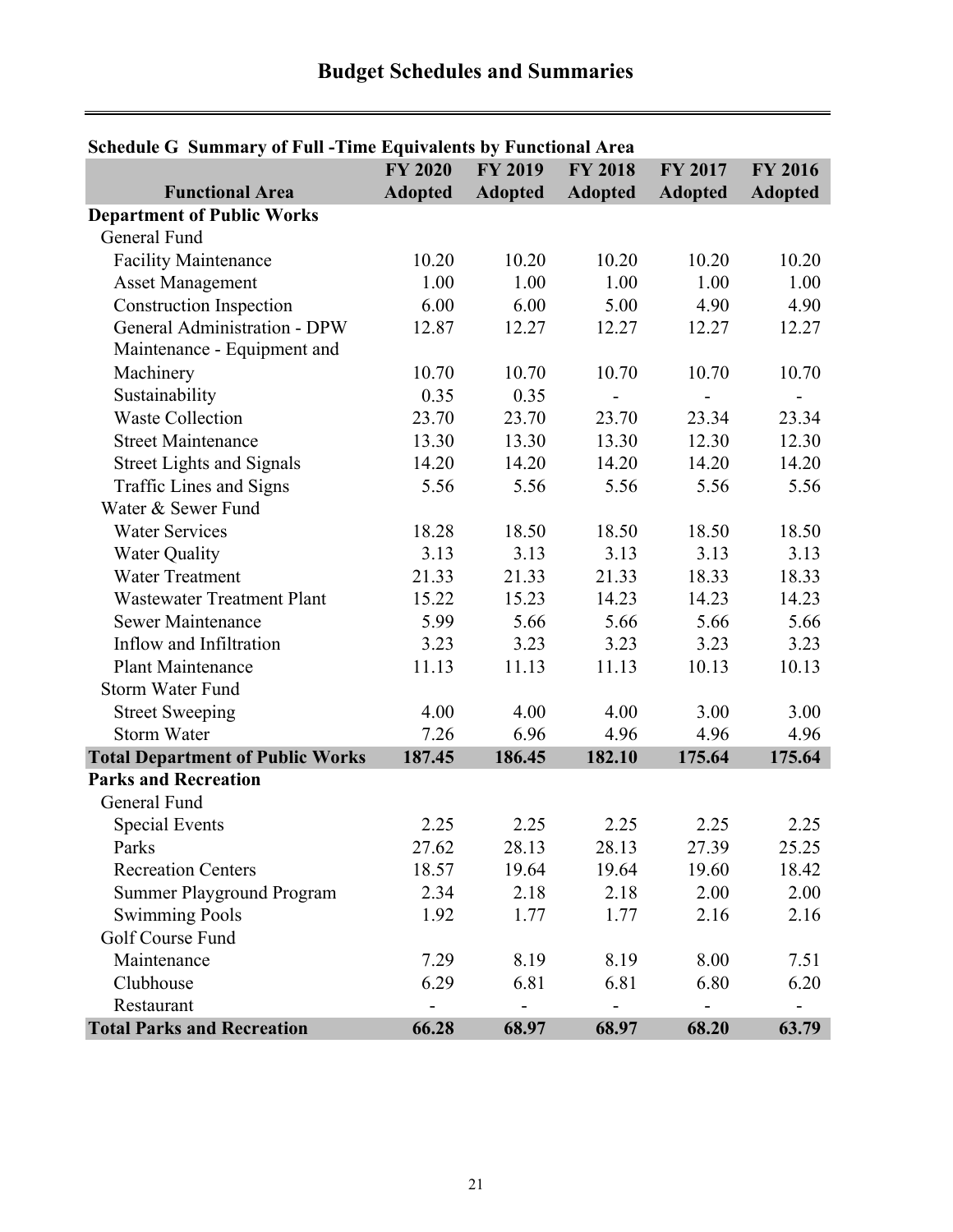| Schedule G Summary of Full - Fille Equivalents by Functional Area | <b>FY 2020</b> | <b>FY 2019</b> | <b>FY 2018</b> | <b>FY 2017</b> | <b>FY 2016</b> |
|-------------------------------------------------------------------|----------------|----------------|----------------|----------------|----------------|
| <b>Functional Area</b>                                            | <b>Adopted</b> | <b>Adopted</b> | <b>Adopted</b> | <b>Adopted</b> | <b>Adopted</b> |
| <b>Economic Development</b>                                       |                |                |                |                |                |
| General Fund                                                      |                |                |                |                |                |
| <b>Economic Development</b>                                       | 4.00           | 4.00           | 4.00           | 4.00           | 4.00           |
| Weinberg Center for the Arts                                      |                |                |                |                |                |
| Weinberg                                                          | 9.29           | 9.33           | 9.33           | 8.83           | 8.33           |
| Parking Fund                                                      |                |                |                |                |                |
| <b>Public Parking</b>                                             | 12.23          | 12.23          | 11.83          | 12.71          | 12.69          |
| <b>Church Street Deck</b>                                         | 2.00           | 2.00           | 1.88           | 1.76           | 1.76           |
|                                                                   |                |                |                |                |                |
| <b>Court Street Deck</b>                                          | 2.00           | 2.00           | 1.88           | 1.83           | 1.83           |
| <b>Carroll Creek Deck</b>                                         | 2.00           | 2.00           | 1.88           | 1.76           | 1.76           |
| <b>West Patrick Street Deck</b>                                   | 2.00           | 2.00           | 1.88           | 1.76           | 1.76           |
| <b>East All Saints Street Deck</b>                                | 2.00           | 2.00           | 1.88           | 1.74           | 1.76           |
| Airport Fund                                                      |                |                |                |                |                |
| Airport                                                           | 3.00           | 3.00           | 3.50           | 2.50           | 2.50           |
| <b>Total Economic Development</b>                                 | 38.52          | 38.56          | 38.06          | 36.89          | 36.39          |
| <b>Frederick Community Action Agency</b>                          |                |                |                |                |                |
| General Fund                                                      |                |                |                |                |                |
| <b>Frederick Community Action</b>                                 |                |                |                |                |                |
| Agency                                                            | 45.68          | 38.53          | 39.63          | 61.23          | 50.70          |
| <b>Rental Operations Fund</b>                                     |                |                |                |                |                |
| <b>Rental Operations</b>                                          | 0.30           | 0.30           | 0.15           | 0.15           | 0.15           |
| Coummunity Health Center                                          |                |                |                |                |                |
| <b>Community Health Center</b>                                    | 30.76          | 26.34          | 24.43          |                |                |
| <b>Total Frederick Community</b>                                  |                |                |                |                |                |
| <b>Action Agency</b>                                              | 76.74          | 65.17          | 64.21          | 61.38          | 50.85          |
|                                                                   |                |                |                |                |                |
| <b>Total All Funds</b>                                            | 676.37         | 662.72         | 657.04         | 639.67         | 620.48         |

## **Schedule G Summary of Full -Time Equivalents by Functional Area**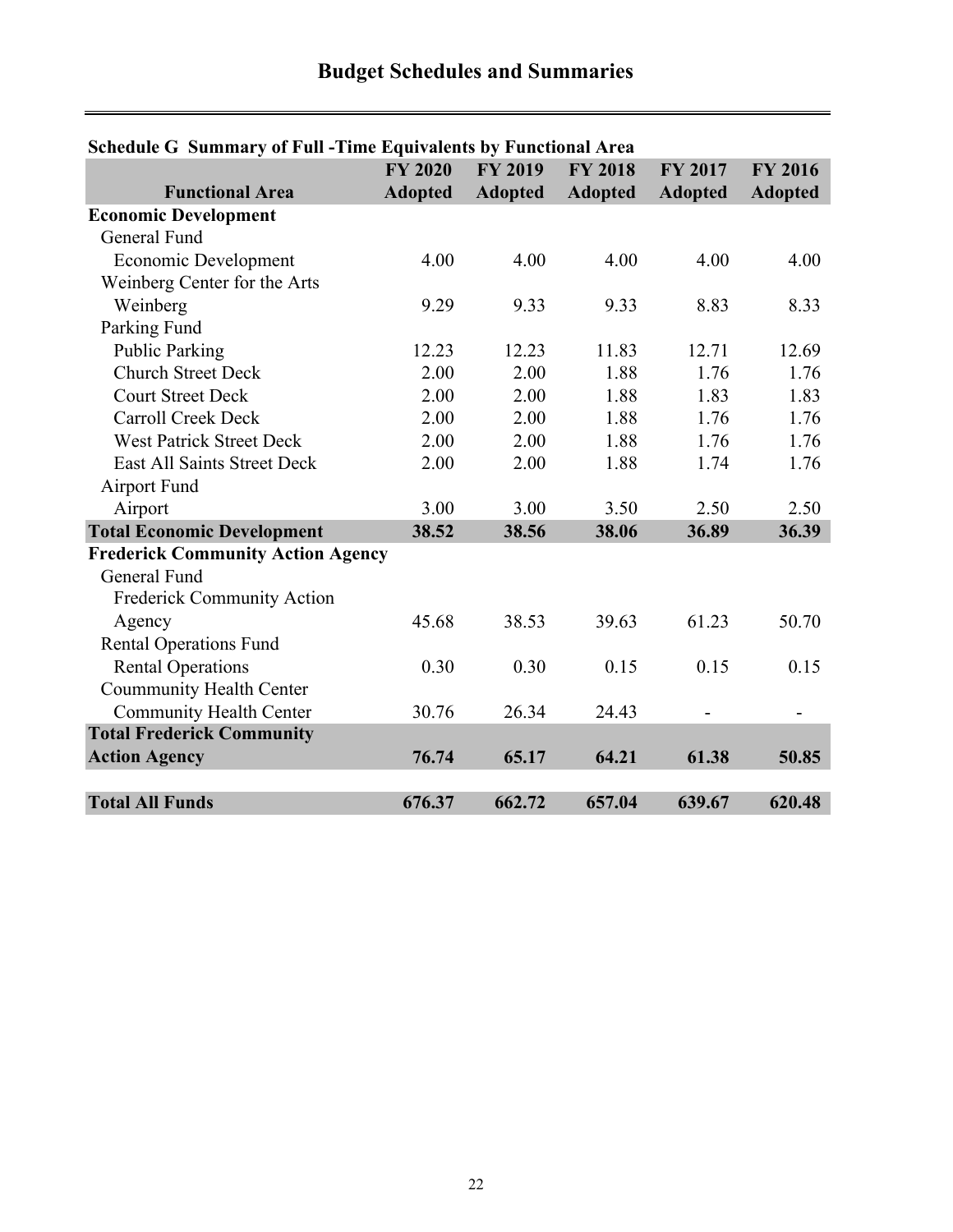|                                       |              | <b>FY 2020</b> | <b>Rollover PY</b>             |                 | Use of      | 2020            |
|---------------------------------------|--------------|----------------|--------------------------------|-----------------|-------------|-----------------|
|                                       |              | <b>Adopted</b> | <b>Encumbrances</b> Amendments |                 | Contingency | Amended         |
| <b>General Fund</b>                   |              |                |                                |                 |             |                 |
| Mayor's Office                        | $\mathbb{S}$ | 1,180,866      | $\mathcal{S}$                  | \$<br>71,750 \$ |             | \$<br>1,252,616 |
| Legal                                 |              | 976,451        | 4,146                          | (352)           |             | 980,245         |
| <b>Election Board</b>                 |              | 15             |                                |                 |             | 15              |
| Finance                               |              | 1,364,591      | 60,580                         | (460)           |             | 1,424,711       |
| Purchasing                            |              | 815,410        | 4,529                          | (4,043)         |             | 815,896         |
| <b>Budget</b>                         |              | 212,318        |                                | (90)            |             | 212,228         |
| <b>Information Technology</b>         |              | 1,338,508      | 103,798                        | (270)           |             | 1,442,036       |
| Geographic Information Systems        |              | 299,605        | 47,737                         | (126)           |             | 347,216         |
| Communications                        |              | 463,695        | 21,174                         | (100)           | 30,827      | 515,596         |
| <b>Human Resources</b>                |              | 1,190,790      | 37,743                         | (202)           |             | 1,228,331       |
| Risk, Safety and Compliance           |              | 497,030        | 11,497                         | 292,666         |             | 801,193         |
| Planning                              |              | 1,752,841      | 48,605                         | (818)           |             | 1,800,628       |
| Code Enforcement                      |              | 788,002        | 1,010                          | (4, 465)        |             | 784,547         |
| <b>Facility Maintenance</b>           |              | 985,171        | 1,277                          | (7,060)         | 44,541      | 1,023,929       |
| <b>Asset Management</b>               |              | 497,501        | 20,680                         | (1,019)         |             | 517,162         |
| Municipal Annex                       |              | 433,229        | 3                              |                 |             | 433,232         |
| <b>Community Promotion</b>            |              | 506,192        |                                |                 |             | 506,192         |
| <b>Special Events</b>                 |              | 235,968        | 1,750                          | (72)            |             | 237,646         |
| Police                                |              | 33,555,209     | 143,703                        | 118,361         |             | 33,817,273      |
| Fire                                  |              | 311,793        |                                |                 |             | 311,793         |
| <b>Building Inspection</b>            |              | 1,606,651      | 7,028                          | (6,487)         |             | 1,607,192       |
| <b>Electrical Inspection</b>          |              | 379,432        | 750                            | (1,558)         |             | 378,624         |
| <b>Construction Inspection</b>        |              | 694,279        |                                | (4,361)         | 44,095      | 734,013         |
| <b>General Administration - DPW</b>   |              | 1,619,513      | 13,478                         | (4,613)         | 123,021     | 1,751,399       |
| Maintenance - Equipment and Machinery |              | 1,138,993      | 14,249                         | (6,197)         |             | 1,147,045       |
| Sustainability                        |              | 88,649         | 10,957                         | 8,160           |             | 107,766         |
| Engineering                           |              | 1,712,511      | 125,952                        | (9, 542)        |             | 1,828,921       |

## **Schedule H Reconciliation of FY 2020 General Fund Adopted Budget to Amended Budget**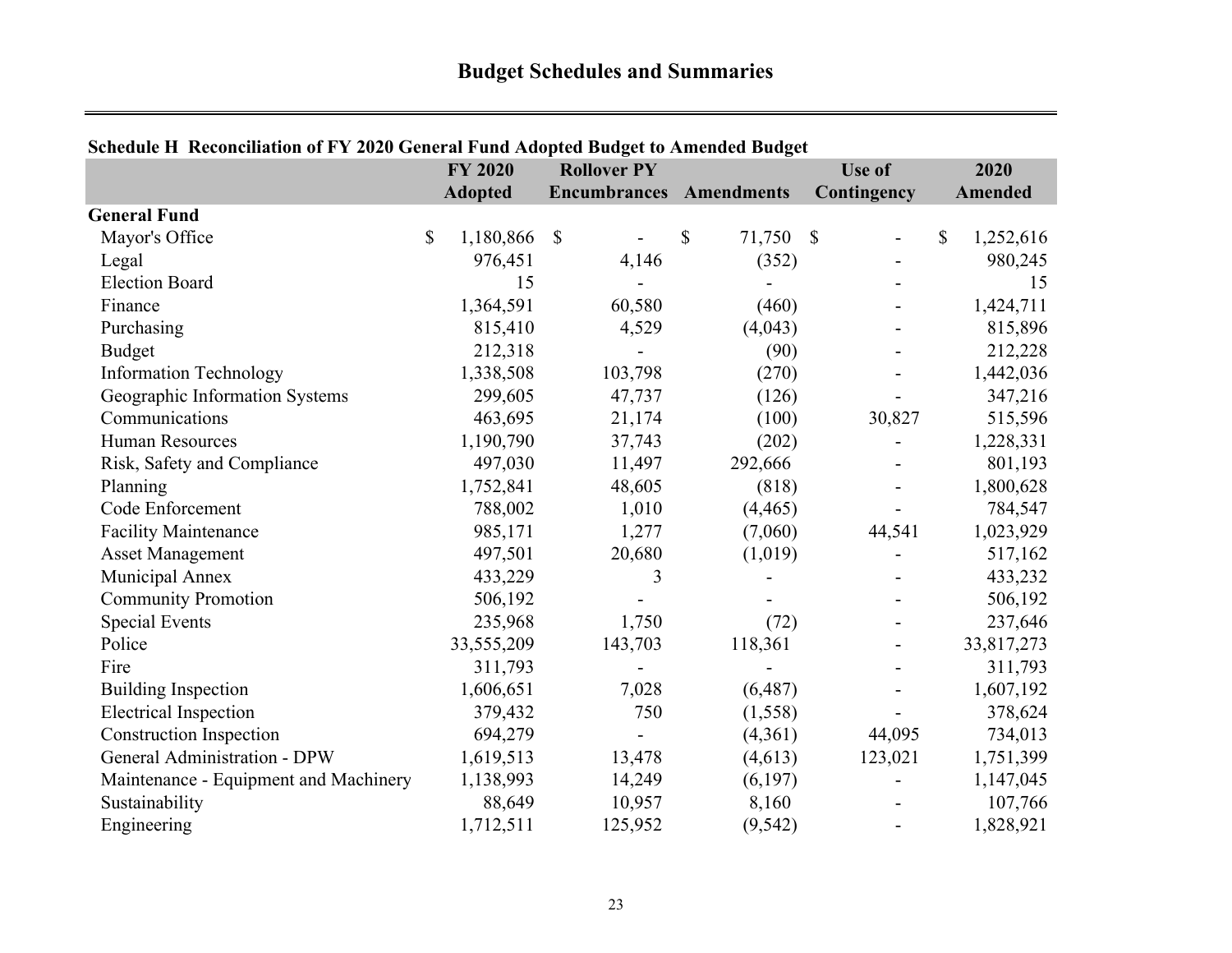|                                   | <b>FY 2020</b>            | 01 1 1 2020 Seneral I and Haopted Dauger to Thilehaed Dauger<br><b>Rollover PY</b> |                        | Use of      | 2020          |
|-----------------------------------|---------------------------|------------------------------------------------------------------------------------|------------------------|-------------|---------------|
|                                   | <b>Adopted</b>            | <b>Encumbrances</b>                                                                | <b>Amendments</b>      | Contingency | Amended       |
| <b>Waste Collection</b>           | 4,716,488                 | 313,401                                                                            | (46,790)               |             | 4,983,099     |
| <b>Street Maintenance</b>         | 2,325,041                 | 191,904                                                                            | (20, 439)              |             | 2,496,506     |
| Snow Removal                      | 402,903                   | 8,715                                                                              | (2,886)                | 27,900      | 436,632       |
| <b>Street Lights and Signals</b>  | 2,531,119                 | 225,544                                                                            | (5, 334)               |             | 2,751,329     |
| Traffic Lines and Signs           | 993,380                   | 169,546                                                                            | (7,030)                |             | 1,155,896     |
| <b>Bus Maintenance</b>            | 19,285                    |                                                                                    |                        |             | 19,285        |
| Parks                             | 3,899,708                 | 492,349                                                                            | 69,468                 | 78,729      | 4,540,254     |
| Harry Grove Stadium               | 271,604                   | 3,801                                                                              |                        |             | 275,405       |
| <b>Recreation Centers</b>         | 1,632,024                 | 24,500                                                                             | (2,590)                |             | 1,653,934     |
| <b>Burck Street Center</b>        | 26,656                    | 145                                                                                |                        |             | 26,801        |
| Summer Playground Program         | 121,231                   | 1,192                                                                              | (148)                  |             | 122,275       |
| <b>Swimming Pools</b>             | 274,156                   | 1,371                                                                              | (177)                  |             | 275,350       |
| <b>Community Development</b>      | 56,094                    |                                                                                    |                        |             | 56,094        |
| <b>Economic Development</b>       | 829,636                   | 17,826                                                                             | (193)                  | 4,500       | 851,769       |
| Frederick Community Action Agency | 6,640,885                 | 174,963                                                                            | (3,756)                |             | 6,812,092     |
| Debt Service                      | 8,188,601                 |                                                                                    |                        |             | 8,188,601     |
| Contingency                       | 450,000                   |                                                                                    |                        | (353, 612)  | 96,388        |
| <b>Fund Balance (Reserves)</b>    | 10,923,099                |                                                                                    |                        |             | 10,923,099    |
| <b>Total General Fund</b>         | 98,947,123<br>$\mathbf S$ | $\mathbf S$<br>2,305,903                                                           | $\mathbf S$<br>419,227 | $\mathbf S$ | \$101,672,254 |

## **Schedule H Reconciliation of FY 2020 General Fund Adopted Budget to Amended Budget**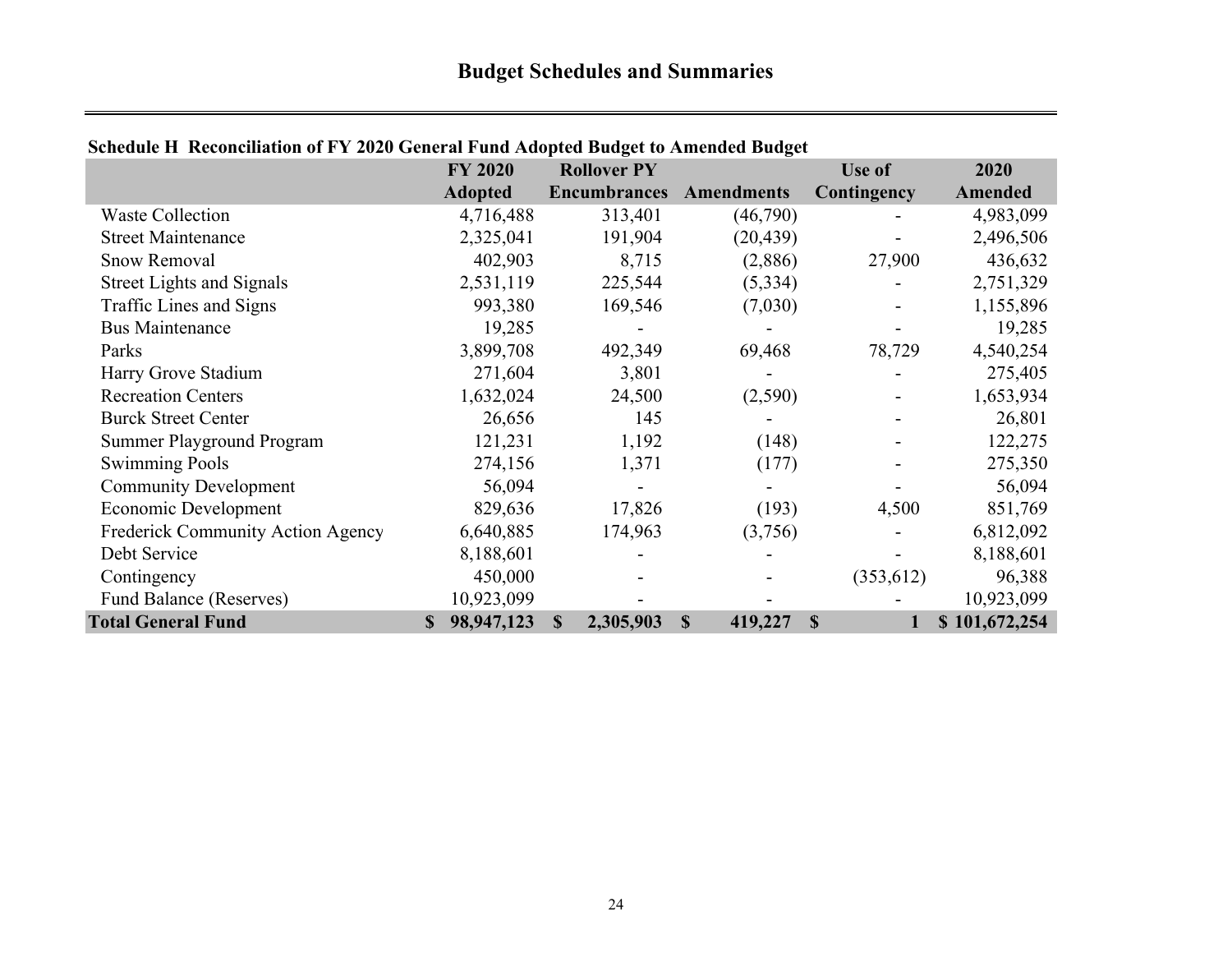| Schedule I Reconciliation of FY 2019 General Fund Adopted Budget to Amended Budget | <b>FY 2019</b>  |               | <b>Rollover PY</b>  |            | Use of      |              | <b>FY 2019</b> |
|------------------------------------------------------------------------------------|-----------------|---------------|---------------------|------------|-------------|--------------|----------------|
|                                                                                    | <b>Adopted</b>  |               | <b>Encumbrances</b> | Amendments | Contingency |              | <b>Amended</b> |
| <b>General Fund</b>                                                                |                 |               |                     |            |             |              |                |
| Mayor's Office                                                                     | \$<br>1,164,736 | $\mathcal{S}$ |                     | \$         | \$<br>3,693 | $\mathbb{S}$ | 1,168,429      |
| Legal                                                                              | 884,017         |               | 641                 |            |             |              | 884,658        |
| <b>Election Board</b>                                                              | 20              |               |                     |            |             |              | 20             |
| Finance                                                                            | 1,361,288       |               | 71,465              |            |             |              | 1,432,753      |
| Purchasing                                                                         | 674,815         |               | 5,101               |            |             |              | 679,916        |
| <b>Budget</b>                                                                      | 207,691         |               |                     |            |             |              | 207,691        |
| <b>Information Technology</b>                                                      | 1,196,019       |               | 44,110              |            |             |              | 1,240,129      |
| Geographic Information Systems                                                     | 295,239         |               | 33,562              |            |             |              | 328,801        |
| Audio Visual                                                                       | 304,308         |               |                     |            |             |              | 304,308        |
| <b>Human Resources</b>                                                             | 1,085,763       |               | 30,950              |            |             |              | 1,116,713      |
| Risk, Safety and Compliance                                                        | 360,836         |               | 6,854               |            |             |              | 367,690        |
| Planning                                                                           | 1,579,406       |               | 30,000              |            |             |              | 1,609,406      |
| Code Enforcement                                                                   | 767,339         |               | 3,880               |            | 19,188      |              | 790,407        |
| <b>Facility Maintenance</b>                                                        | 1,004,819       |               | 2,948               |            | 72,425      |              | 1,080,192      |
| <b>Asset Management</b>                                                            | 510,384         |               | 16,811              |            |             |              | 527,195        |
| Municipal Annex                                                                    | 429,949         |               | 3,278               |            |             |              | 433,227        |
| <b>Community Promotion</b>                                                         | 406,986         |               |                     |            |             |              | 406,986        |
| <b>Special Events</b>                                                              | 240,784         |               | 565                 |            |             |              | 241,349        |
| Police                                                                             | 32,402,414      |               | 112,679             | 248,343    |             |              | 32,763,436     |
| Fire                                                                               | 317,102         |               |                     |            |             |              | 317,102        |
| <b>Building Inspection</b>                                                         | 1,546,612       |               | 3,239               |            | 51,814      |              | 1,601,665      |
| <b>Electrical Inspection</b>                                                       | 365,275         |               | 270                 |            |             |              | 365,545        |
| <b>Construction Inspection</b>                                                     | 669,552         |               |                     |            |             |              | 669,552        |
| <b>General Administration - DPW</b>                                                | 1,483,398       |               | 15,425              |            |             |              | 1,498,823      |
| Maintenance - Equipment and Machinery                                              | 1,144,933       |               | 21,037              |            |             |              | 1,165,970      |
| Sustainability                                                                     | 67,898          |               |                     |            |             |              | 67,898         |
| Engineering                                                                        | 1,669,857       |               | 113,631             |            |             |              | 1,783,488      |

## **Schedule I Reconciliation of FY 2019 General Fund Adopted Budget to Amended Budget**